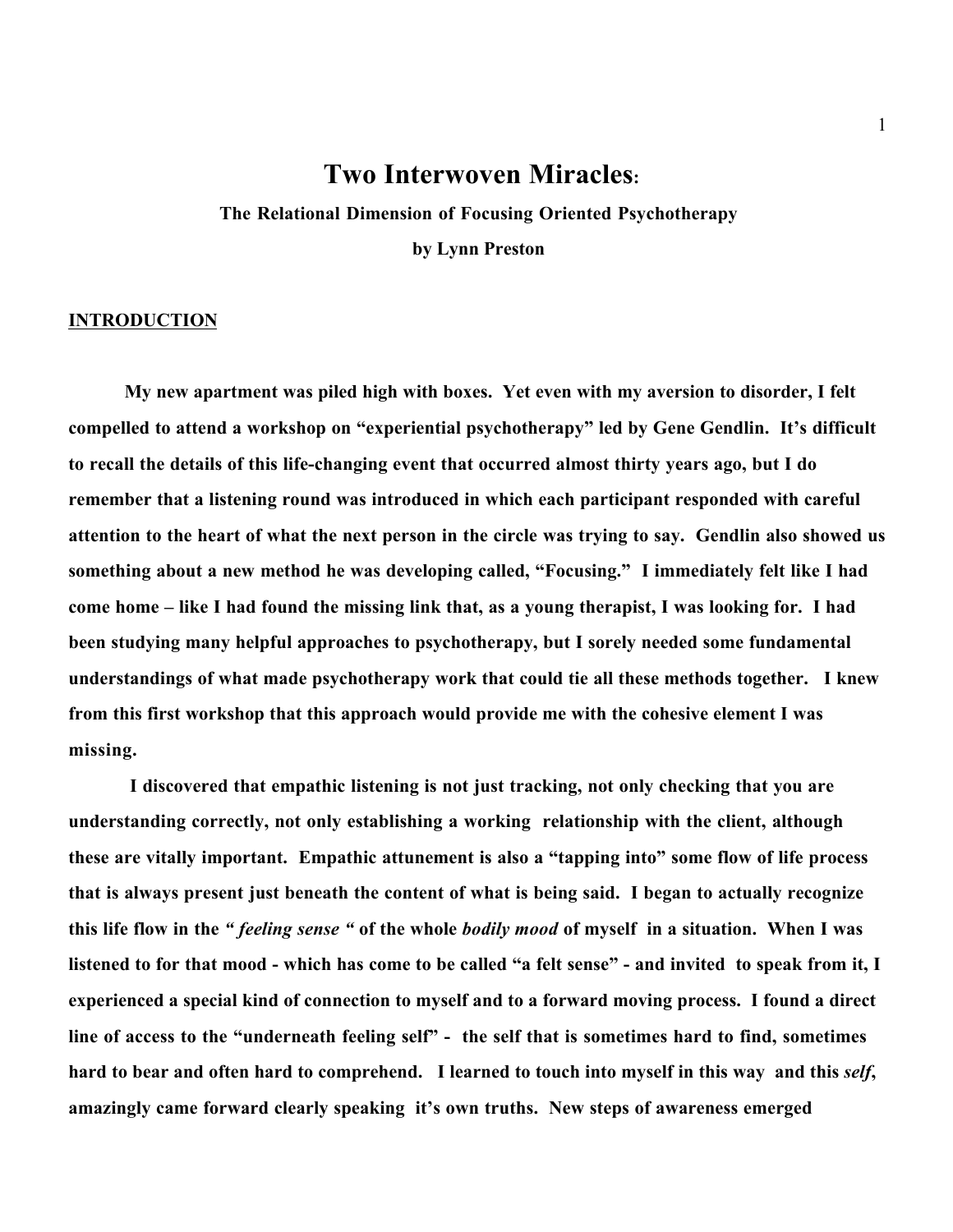organically, leading out to a hopeful, fresh, unexpected creativity. I call this *"tapping into"* THE FIRST MIRACLE.

Over the years, I have developed my understanding of this miracle and have taught it in many settings to clients and therapists. It has always been my touchstone. As I worked with this focusing miracle, I noticed something very intriguing. As the "felt sense", or the "underbelly"as Gendlin sometimes calls it, is evoked and heard and carried forward, a unique quality of therapeutic relationship evolves - a most intimate, delicate and powerful interactional dance, from which the client is not only able to *be* more *himself* but is able to find a new, more alive, more trusting, open and resilient self.

I wanted to know more, from the inside, about the experience of the powerful intensity and vitality that an emphasis on the therapy relationship itself could provide. I was drawn to psychoanalysis because I hoped that its attention to transference and countertransference might lead me in the direction I wanted to explore. But I found myself repelled by the authoritarian pathologizing aspects of how it was practiced at that time. Through the years, as the field of psychoanalysis began to change, and after numerous frustrating false starts, I was finally able to find a therapy relationship that "felt right" to me as a client. With this therapist, I was encouraged and helped to take interpersonal emotional risks. I was invited to give voice to my need for loving contact, to my fear of losing myself in those needs, and to my conflicts about asserting myself when I was feeling dependent. And, in this risk taking, trust building process, I discovered fresh and surprising ways of being, that I recognized as a "new me." I experienced first hand that the building of new relatedness is a birth process in which two people, working closely together, are able to catch and nurture new life as it unfolds. I call this amazing kind of *therapeutic connection* THE SECOND MIRACLE.

During these times of heightened engagement and intimacy, I was not centered on the inward attending that I associated with my "tapping into" miracle. Rather, my attention was primarily devoted to being open to the surprises that came out of authentic heartfelt interaction. It seemed therefore at first, as if these were two separate miracles, associated with two different approaches to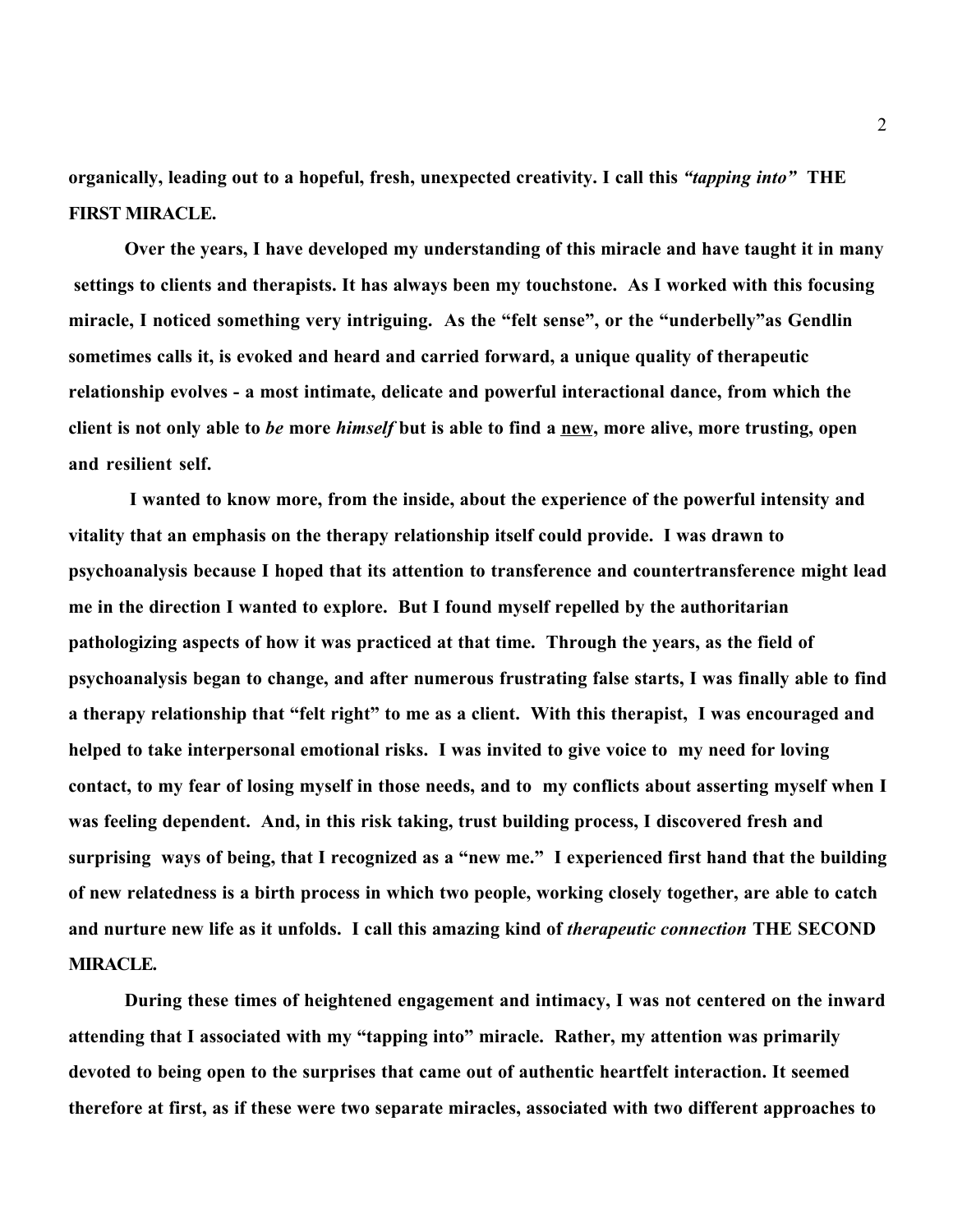psychotherapy. The focusing emphasis called upon me as therapist to pay close attention to the client's inner experiencing process. The relational emphasis seemed to call for dynamic emotional engagement - primary attention to building a team. It took me some time to begin to see how these two fulcrums work together. It took even longer to discover that these two miracles are one living process. I then realized that they had been integrally interwoven all along.

For many years I have immersed myself in both the focusing tradition and the traditions of self psychology and relational psychoanalysis. It has been my aspiration to understand as much as I can about these interwoven miracles, along with the concepts and skills that come from them. This paper is an invitation to join me on a journey. We will start with what it means to be a "focusing oriented therapist"(F.O.T.) and then explore the workings of relationality, and how focusing and relationship are inseparable. I want to show the actual hands on usefulness of understanding how what we "tap into" - the deep, private unique individual recesses of our inner selves - is already utterly relational.

### WHAT DOES IT MEAN TO BE A FOCUSING ORIENTED PSYCHOTHERAPIST?

#### Some preliminary thoughts

We may start with the simple, straightforward statement that a focusing oriented therapist is one who uses focusing to orient the process of therapy. When we look at the issue more closely however, it becomes quite complex. Questions arise such as: "Is focusing a self help or peer partner tool, and if it is, how can it inform a psychotherapy practice?" "What do we mean by the term *focusing* in the context of psychotherapy? To be a focusing oriented therapist, must I "teach" my client focusing?" "How do I integrate focusing into the particular kind of work that I do?" "Is the influence that focusing has on my personal life, which is reflected in my attitudes and way of working, that which makes me a focusing oriented therapist?" "Must I be explicit about focusing?" "Is there one kind of therapy that is a focusing psychotherapy?" "Is it a client centered therapy?" The nature of focusing oriented therapy becomes quite complex. These questions must be explored in depth in order for us to take full advantage of the rich cross-fertilization available to us as focusing oriented psychotherapists. Although I'm not going to specifically address each question, in this paper, I want to share with you some of my thoughts about what being a focusing oriented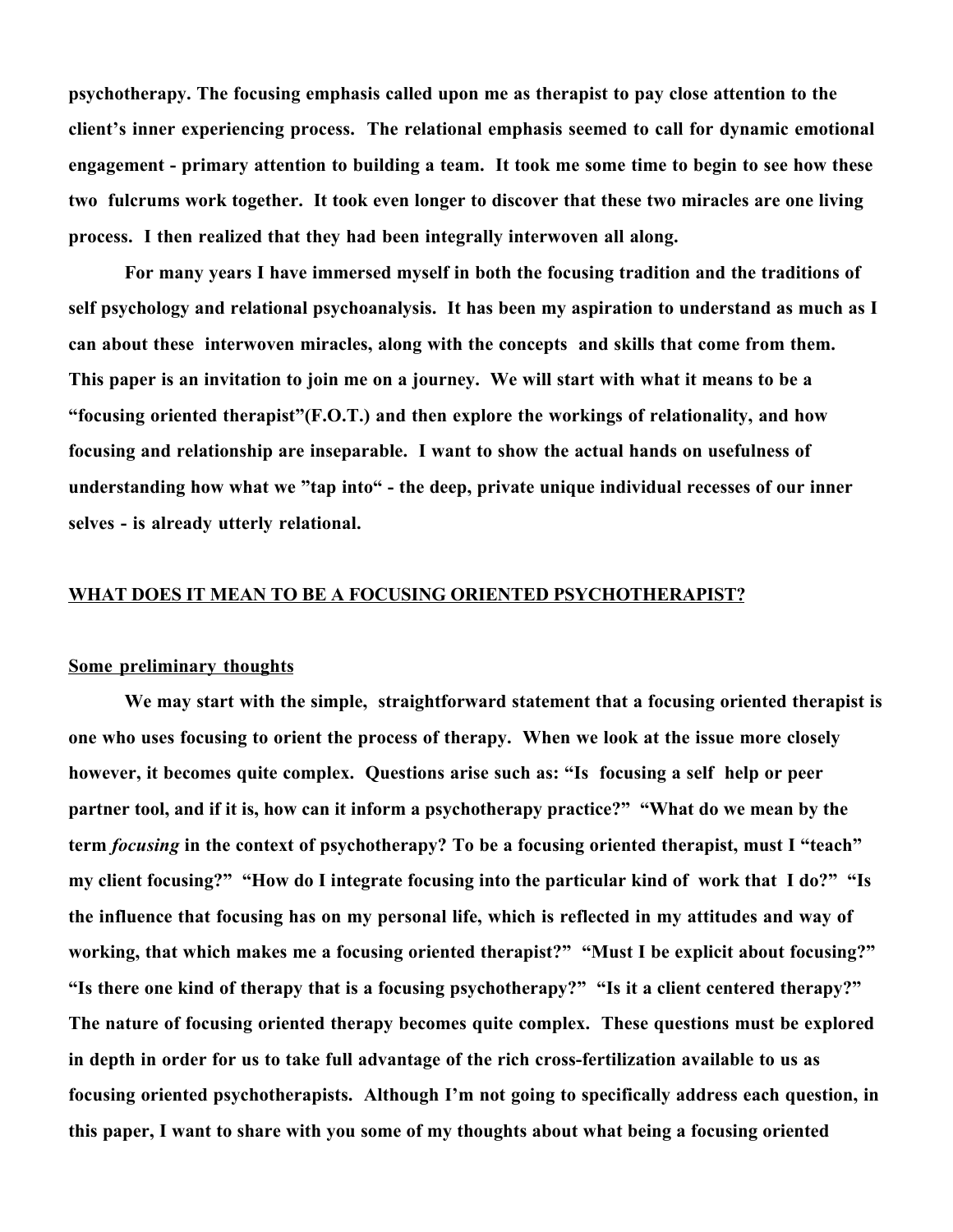therapist means to me and how I integrate focusing into my work as a relational psychotherapist.

Let's begin with some preliminary assumptions:

1. Focusing is not therapy. As Gendlin puts it, "Focusing is a "door" and psychotherapy is a relational world that encompasses both sides of sides of the door." The term *focusing* is sometimes used to refer to focusing instructions - a series of steps designed to help one contact ones inner resources - and it is also used to pinpoint a micro moment of contact with that "feeling self." A "focusing moment" can happen inadvertently. A palpable connection with "inner knowing" can take one by surprise. A focusing informed therapist is alert to these moments and catches hold of them, points them out, highlights them.

2. Focusing is a *practice* which comes out of a far reaching and encompassing philosophy - the Philosophy of the Implicit. Focusing oriented therapy "F.O.T." is one child of this philosophy. We might say that Focusing and F.O.T. are siblings sharing the same parent.

3. Although knowing focusing is not sufficient for psychotherapy, it enhances, enriches and deepens every other therapeutic approach.

4. In order to have a focusing oriented therapy, it is necessary for the therapist to know focusing not the client.

5. Focusing oriented psychotherapists come from many psychological traditions and carry those traditions forward by integrating them with focusing understandings. One of the most striking characteristics of the philosophy of focusing , is its "*crossability."* It lends itself to being *crossed*  (Gendlin's term for a kind of cross fertilization process) with almost any theory or approach. This integration process is quite complex, however, because focusing isn't something simply added on like another technique. It is an underpinning that informs the way a therapist experiences the nature of human life and the process of growth. It includes assumptions such as:

a. Every bit of human experience has a further step of movement implicit in it.

b.Our bodies are not self contained machines, but open receptive environments registering vast knowledge of the situations in which we live.

c.We are capable of tapping into this "bodily knowing."

## Speaking from our feeling sense

A nutshell version of a focusing orientation is that it is a therapy centrally concerned with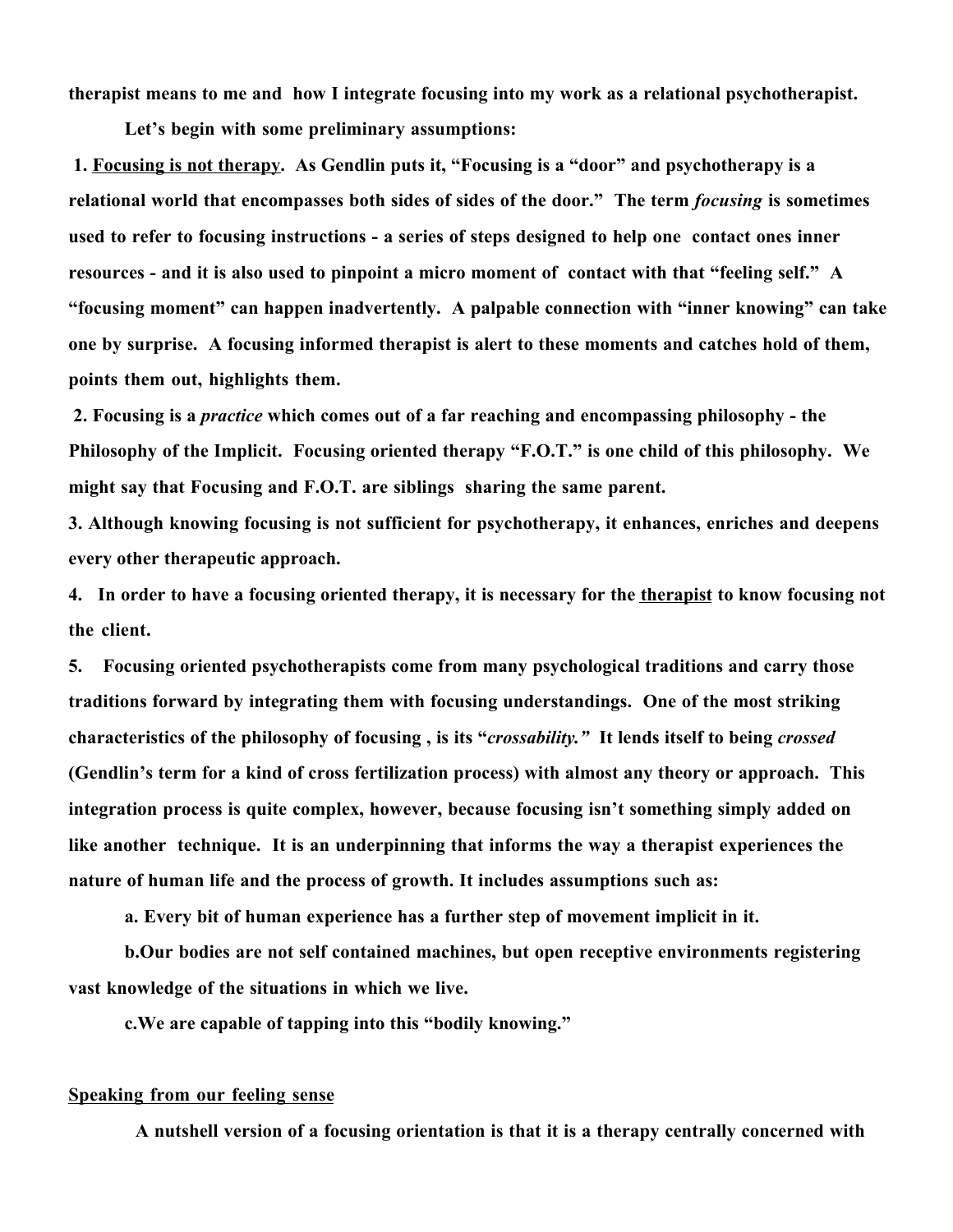helping the client to speak *from* his *feeling sense* rather than about his feelings.

This little statement pivots on the special meaning of the words *from* and *feeling sense*. How does one speak from ones' feelings? In his paper "Befindlichkeit: Heidegger and the philosophy of Psychology," Gendlin uses Heidegger to show that feelings are a "being in the world,"not an internal event. The common German word, "befindlichkeit", refers to "affect," "mood," or something like "how we find ourselves." Gendlin uses Heidegger's thinking to talk about the kind of feelings we work with in psychotherapy and what it means to speak from these feelings.

Here we only have room for a skeletal version of this discussion. First, we must recognize that the feelings we want to explore in psychotherapy are not simple emotions. When the client says, "I am sad," we want her to scratch the surface of the "sad" and find the complex and specific "mood" of the feeling there. "It is a scrunched up feeling, not a full one. It is like a sort of wistful left out feeling - a little yucky - I probably wouldn't have even noticed it if you hadn't asked." Lets look briefly at some of the characteristics of this richly textured and uniquely constituted kind of feeling:

 a. It is holistic - containing thought, emotion, and a bodily sense - a palpable atmosphere. Notice the visceral quality of the words the client uses that come from the feeling. A unique atmosphere begins to impact us.

 b. Befindlichkeit is also holistic in the sense that it is not split into self/other, inner/outer, or even past/present. This particular "sad" may belong to a childhood situation which is also now. It is not only intrapsychic, but is part of a relational situation. As she speaks, the feeling is "in the room."

 c. The feeling provides its own path of opening and unfolding, its own seeds of further experiencing. d. It is not conscious or fully unconscious. It is implicit - both known and unknown. It is from this horizon line that something new can come. The sad feeling is known and felt, but hardly noticed because it hasn't fully emerged yet. As the client tunes into it, its intricacy takes shape for the first time.

 e. It has within it, its own languaging - the client knows when she has "found" the right words to express it and open it up.

 f. It has its own understanding implicit in it. We want to know what the feeling means from *its perspective.* This scrunched up, wistful yucky feeling has something to do with "left out." The client might go on to say that there is no "reason" for her to feel left out, then we can begin to see why "it"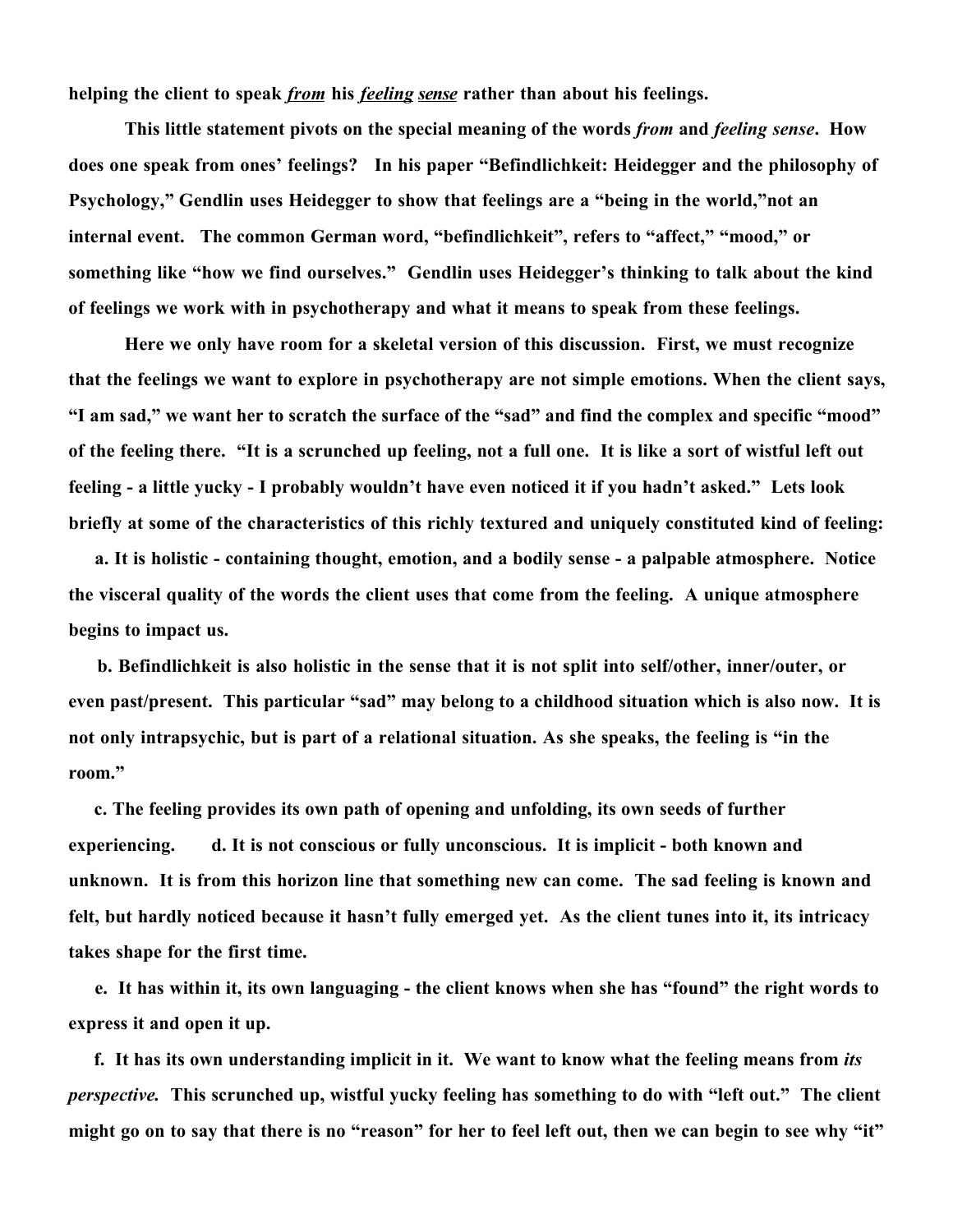feels that way.

 g. This kind of feeling is uniquely the person's own, and its articulation carries with it a sense of an authentic self. As the client unfolds the feeling, there is an aliveness that comes with the inherently self delineating process of finding/making the uniquely sculpted bit of experiencing.

 h. The particular ambience of the affect has implicit in it more strands than could be spelled out. But *the lifting out itself is therapeutic*. The exploration of this kind of feeling is not merely a means to an end - i.e, insight about ones state of mind. The explication of the strands of feeling *itself* is a further living, a forward movement.

 i. Its articulation requires a *sensing into -* an inward welcoming, waiting, and receiving the words and images that resonate with the feeling. The client may pause for a moment as if to look into the pond of the feeling and then say, "its so familiar - almost like an invisible cloak I am wrapped up in." This *sensing into* is the complex movement that we associate with focusing.

### WHAT DOES IT MEAN TO BE A "*RELATIONAL"* FOCUSING ORIENTED PSYCHOTHERAPIST?

I often quote Gendlin as saying that we don't focus inside ourselves but inside an interaction. "The client's present experience is always with and toward the real other person even if verbally he seems only to explore himself. " Focusing is a self responding, but the self that is being responded to is not an entity, a package of things. It cannot be reduced to an internal process. It is larger than its traits, perceptions, the way that it organizes experience, its issues or problems. Gendlin uses the term "person " to talk about this larger open relatedness that a self is. He speaks of the person as "the one who looks out from behind the eyes." This *more* that a person is, is not static but always becoming. It is a unique and individual articulation of life process. A person cannot be separated from culture, language, temperament etc, but is always more than these. As a relational therapist I am exquisitely aware of the interactive nature of selfness.

### THE RELATIONALITY OF FEELING SENSE

Let us return to the mini definition of focusing oriented therapy as centrally involving helping our clients to speak from their feeling sense rather than about feelings. Some people mistakenly believe that a focusing orientation is only concerned with "inner processes." (In the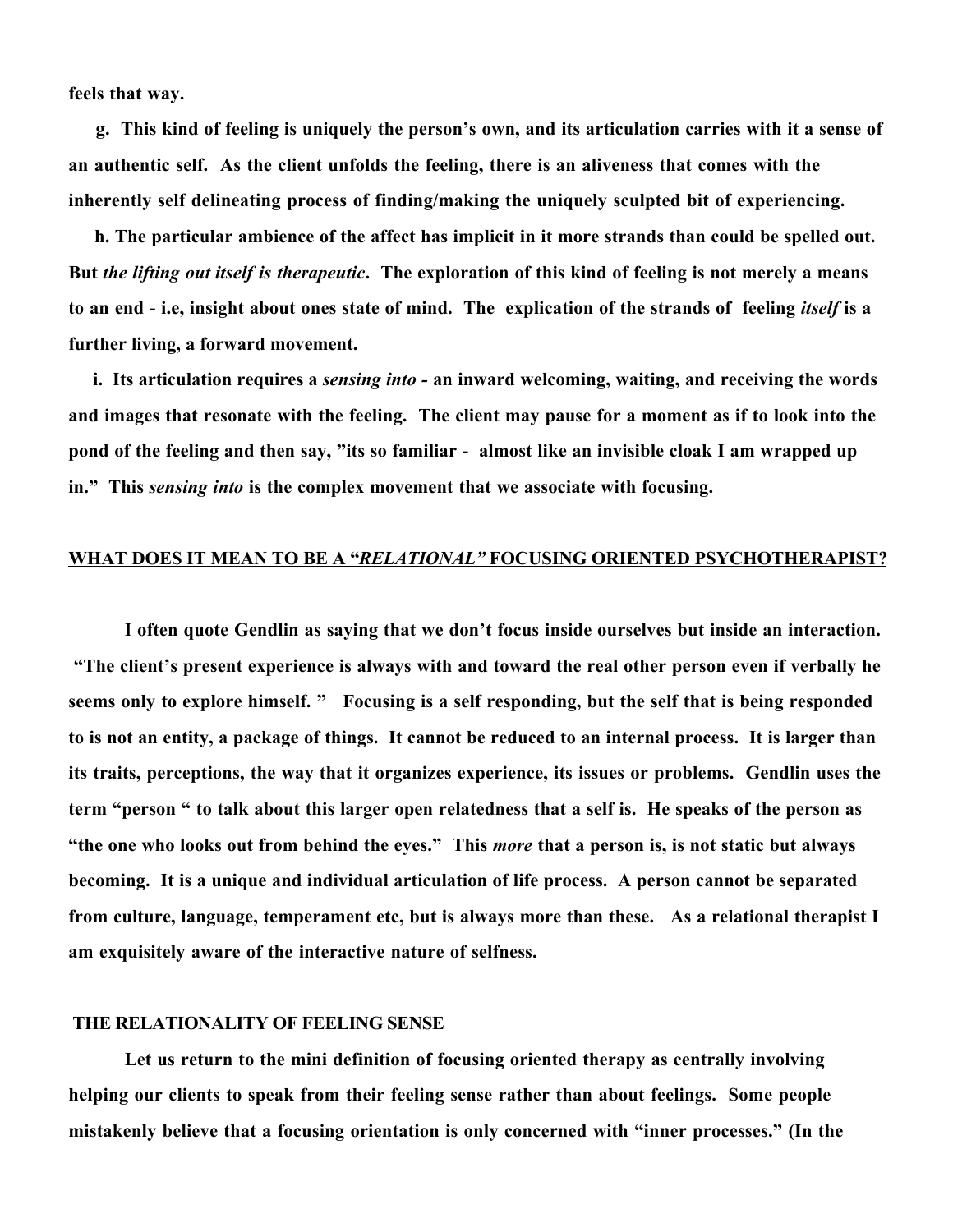language of psychoanalysis - a "one person system.") As we have seen in our discussion of beflindlichkeit, this couldn't be farther from the truth. Gendlin's philosophy is radically relational. Let us look more closely at the interactive nature of feelings.

### 1. Feelings unfold relationally

When I look inside myself, I don't find some pure pristine "me". I find "a me-with-you." My experience of myself is facilitated, shaped and delimited by this "me-with-you."

Many years ago Neil Friedman introduced me to a workshop exercise in which the participants focused with three different partners - We sat silently for two or three minutes in the presence of our partners, attending carefully to whatever came up inside us. Although this was done in silence, when we shared later about it verbally, it became clear that we all had notably different experiences with each partner. Each "other" brings a unique ambience - a personal presence that is inseparable from our experience of ourselves. It wasn't just that one partner was more or less helpful than another, or that I could go further with one person than with another, it was that each person lifted out a different aspect of my self experience. I find the implications of this experience to be quite far reaching. Here are some understandings that come to mind.

 a. Therapy is not just a matter of being a skillful guide to another's process. Who I am as a therapist - my personality, temperament, aspirations, vulnerabilities, relational style, history, longings, needs and fears, as well as my theoretical convictions and reactions to the client in the moment - all of this is part of the client's unfolding therapeutic process. The therapist - the whole person - is a part of the unfolding process.

 b. If I am inevitably a part of the mix, my very effort to keep myself "out" will have specific meanings to the client and to the process. Although I certainly want to put myself to the side at times in order to allow the client to take center stage, it is most important to me to be aware of the nature of my implicit participation. (Eg: when my client is suffering a relentless depression feeling helpless and despairing for months - I want to ask myself "who am I in this?" Perhaps I am someone who is threatened by depression and trying to move the client along. Or perhaps I am suffering from my own underlying depression and the client and I are connected in our sense of despair. Perhaps he has to resist me to hold onto himself. Perhaps my role in my family was to be the cheerleader and I am feeling helpless and frustrated with my client for not being cheered up, and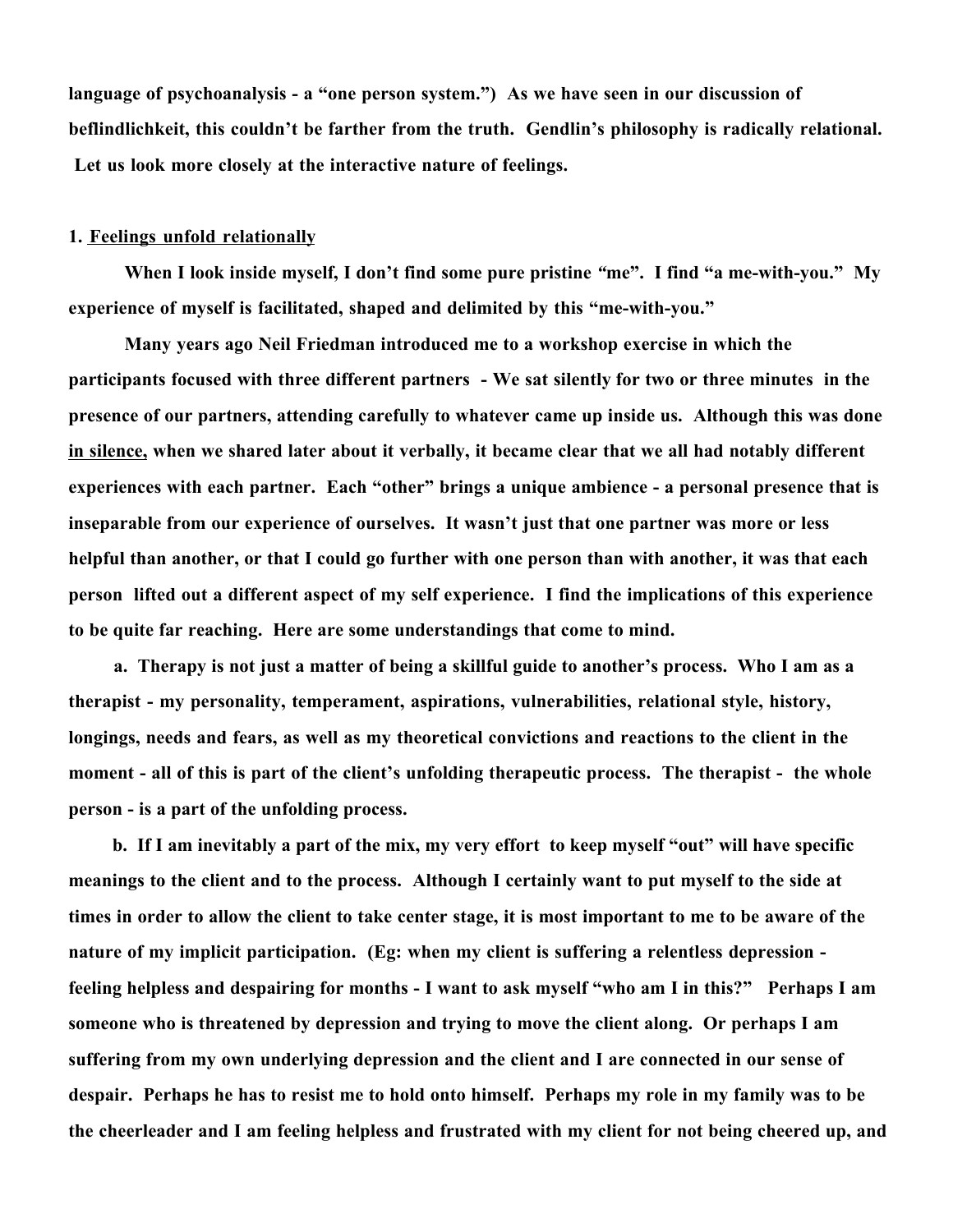maybe my feelings of helplessness and frustration are part of his despair).

 c. Who I am as a person has its own particular gifts and difficulties - different ones for each client. Every therapeutic pair is unique and has its own particular obstacles, meanings, resources its own particular journey. Each partnership has to find its own path of development..

 d. The "me with you" is not a merger, a mush of "usness." In Neil's exercise I recognized myself with each partner as a unique and vastly intricate self. I was always completely *me* - not a static *thinglike* me but a new emergent me. I was an open, exquisitely context sensitive me, yet clearly, palpably, substantially myself in each step of my becoming. Gendlin's concept of "interaction first" refers to this open-ended nature of the self. He says, "I do not mean that there is no subject, no self, no inner world... What I do mean is that self and interaction are not two things... If we think of experience as interaction, we can say that no experience is "just subjective," just inside us. Experience is always *experiencing*, always an ongoing interaction... All living bodies consist inherently of interaction ...nothing human is merely inside." In a world that until recently took for granted the either/or -ness of reality - the bifurcation of inner and outer, self and other - some people find it difficult to conceptualize a self that is not its contents, but an opening out of "being in the world."

e. To say that the essence of psychotherapy is teamwork is not to say that parts of the client and parts of the therapist combine to form the new self of the client. It is not a simple internalization in which the client takes in a new perspective, a more empathic view of herself, etc. although these do usually happen. It is more like the therapeutic partners find/create a new "living" experience out of which the client emerges.

### 2. Feelings are constituted with and through essentially needed bonds

I remember vividly the sense of surprise and recognition when as a young woman, I read Alice Miller's book "The Drama of the Gifted Child," in which she said that we often have the most important experiences of childhood for the first time as adults in psychotherapy. Usually, it is not that we don't remember the early events in some way, but that we can't have the *feelings* of and about them. Perhaps the feelings we might have had would have been threatening to the relational bonds that we vitally needed. When Gendlin explained his concept of "the new was," he used the example of someone saying: "I see now that I *was* angry." The angry feelings were not there in the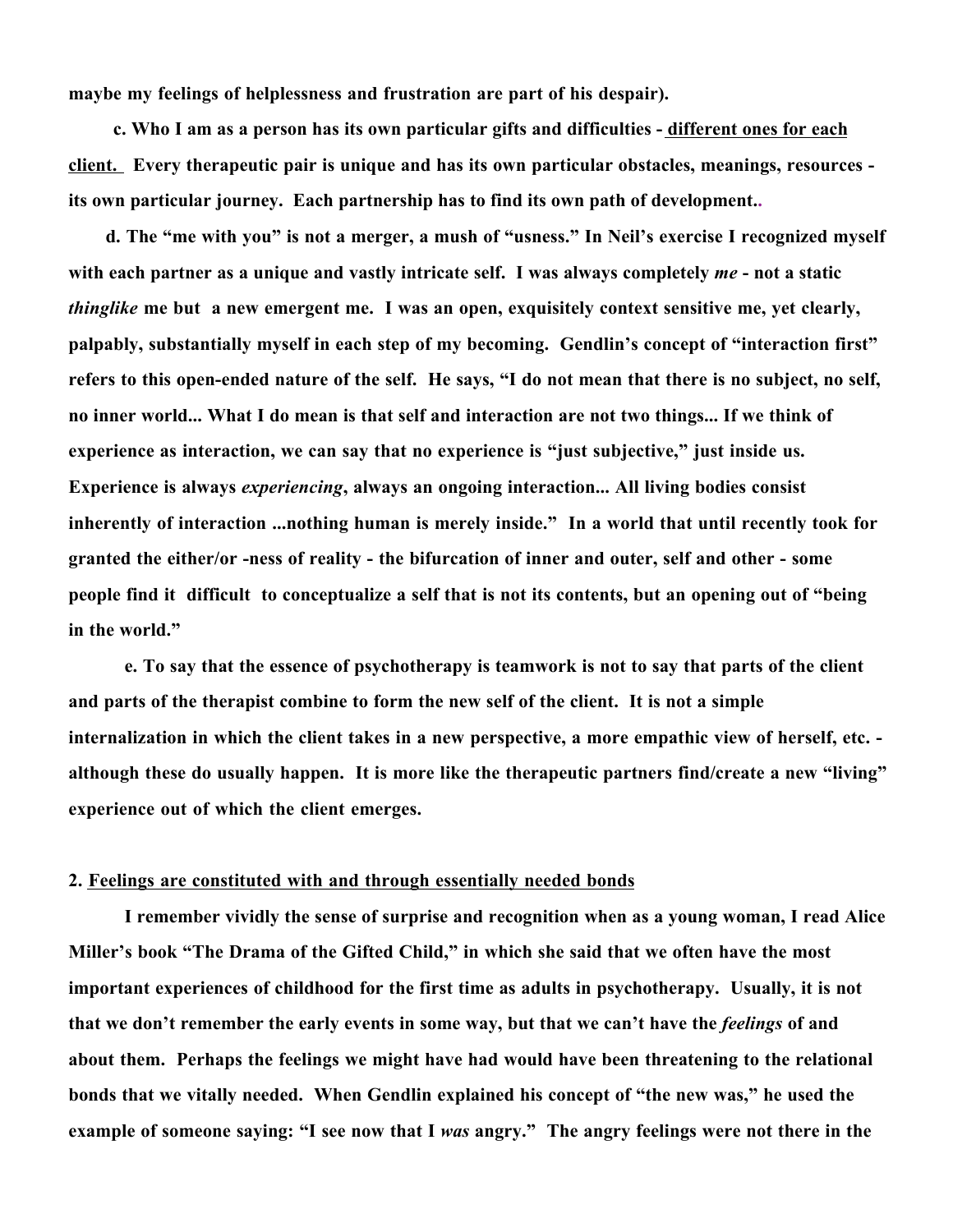past but were perhaps implicit in the situation, and could be felt only later in a context in which they could be received.

Robert Stolorow, an intersubjectivist, uses the term *unvalidated unconscious* to talk about the nascent experiences that lie dormant, waiting for the sunlight and water of empathic recognition and relational safety before they can emerge into consciousness. Feelings are not simply *there* inside of us waiting to be articulated. Experiencing is a most complex interactive process.

Not only are our feelings embedded in situations in which we are living with and toward others, our experience takes on meaning as it is understood and emotionally responded to by them. In order to feel fully human and unfold ourselves in our wonderfully human ways, we need to know that our feelings are shareable and understandable - that we can emotionally connect with others. We need to be sure that our feelings matter. The need to communicate, connect, belong is inherent to the feeling process itself. Daniel Stern, the infant researcher, talks about this primary need as an "intersubjective motivational system." Feelings are not only inside us, but between us and when there is no receiving other, either they don't emerge at all or they can seem "beside the point." The meaning and importance of a feeling already has embedded in it the response that is anticipated, as well as the response that is needed. If my life experience has been that there is no room for my unhappiness, I may not notice when I am unhappy, or perhaps a sense of shame will be an integral part of any complex multi- faceted experience that includes unhappiness.

## 3. Feelings and the response to them make up a discrete unit of experience

Feelings require feeling responses. Implicit in the baby's cry is the comfort of an adult. Implicit in the client's silent withdrawal may be the need for a concerned inquiry from the therapist. Anger may be a plea for redress. Pride may require appreciation. Of course, as we have shown before, feelings are much more complicated and intricate than simple anger, pride, or withdrawal, and they imply exquisitely specific needed responses. Through focusing we know that our experiencing process is dialogic (there is a back and forth between thinking and feeling, the explicit and the implicit, the self and the "deeper" self, the head and the heart ). Often, as we listen to that "inner self" we find that "it" needs some kind of response from another (or another part of the self). For example, my client might say,"I need him to really see me." Or, "For once in my life I want to just tell them off and make them feel sorry for how they treat me." In therapy, the response that is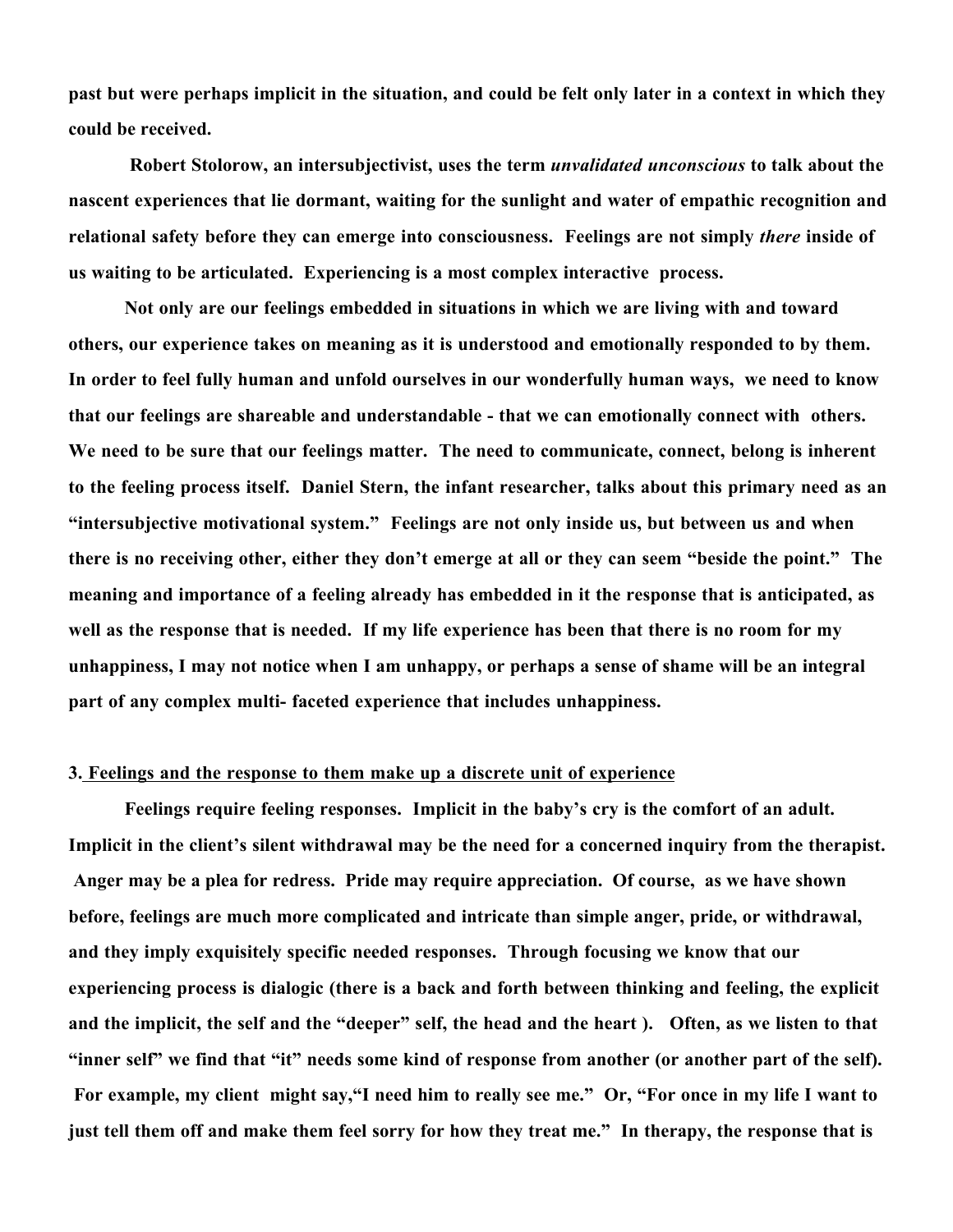needed must often come from the therapist. We often don't know what kind of response is needed until it isn't forthcoming and the client or the therapist notices a flatness, a glint of disappointment or protest - perhaps a downcast glance, a reluctance to speak, a constricted atmosphere. Only when the therapist inquires can the client contact a sense of the kind of response that the feeling is "asking for".

An intense young woman became more and more urgent about her worries. For several weeks her anxieties escalated in urgency and vehemence, as I pursued an accepting, calming, inquiring attitude. Finally she screamed at me, "What do I have to do to get a rise out of you - to get you to take my problems seriously?" This exclamation clarified the kind of response that she needed and the problematic dance we were doing in which she became louder and louder and I became calmer and calmer. We could then begin to find/make the kind of energetic response in me that her feeling needed. "Oh!" I said. "I see you've been waiting for me to show some feeling about this, not to just quietly explore it." This recognition allowed both of us to settle in.

It is almost unnoticeably basic that feelings emerge in relation to other people's feelings (whether the other person is verbally expressing them or not.) It is not just that "feelings are catching" or that "your feelings trigger mine." We find the uniqueness of our own feeling selves with and through the particularity of the feelings of the other.

Gendlin suggests that self limiting, repetitive behavior patterns can be seen as "stuck interactions." The problematic feeling state has not been "answered" and so it "asks" again and again, "Am I special?" "Is it all my fault?" "Is it ok for me to be successful?" Of course these questions precede the relationship with the therapist and are the expression of early lived experience and life long organizing beliefs. One of the marvelous and awesome aspects of psychotherapy is that the therapist is often cast in the role of "representative of the universe." When the therapist shows his upset at a client's childhood humiliation, it can feel to the suffering part of the client as if finally there is an empathic resonance available in this world. It is not merely the content of what the therapist says that answers the need. It is rather the larger feeling response of the therapist, which may include her thoughts and opinions, that answers the need. Often "interpretations" are helpful not because of the therapist's superior grasp of the truth of the situation, but because they convey a certain feeling response that echoes the client's longing.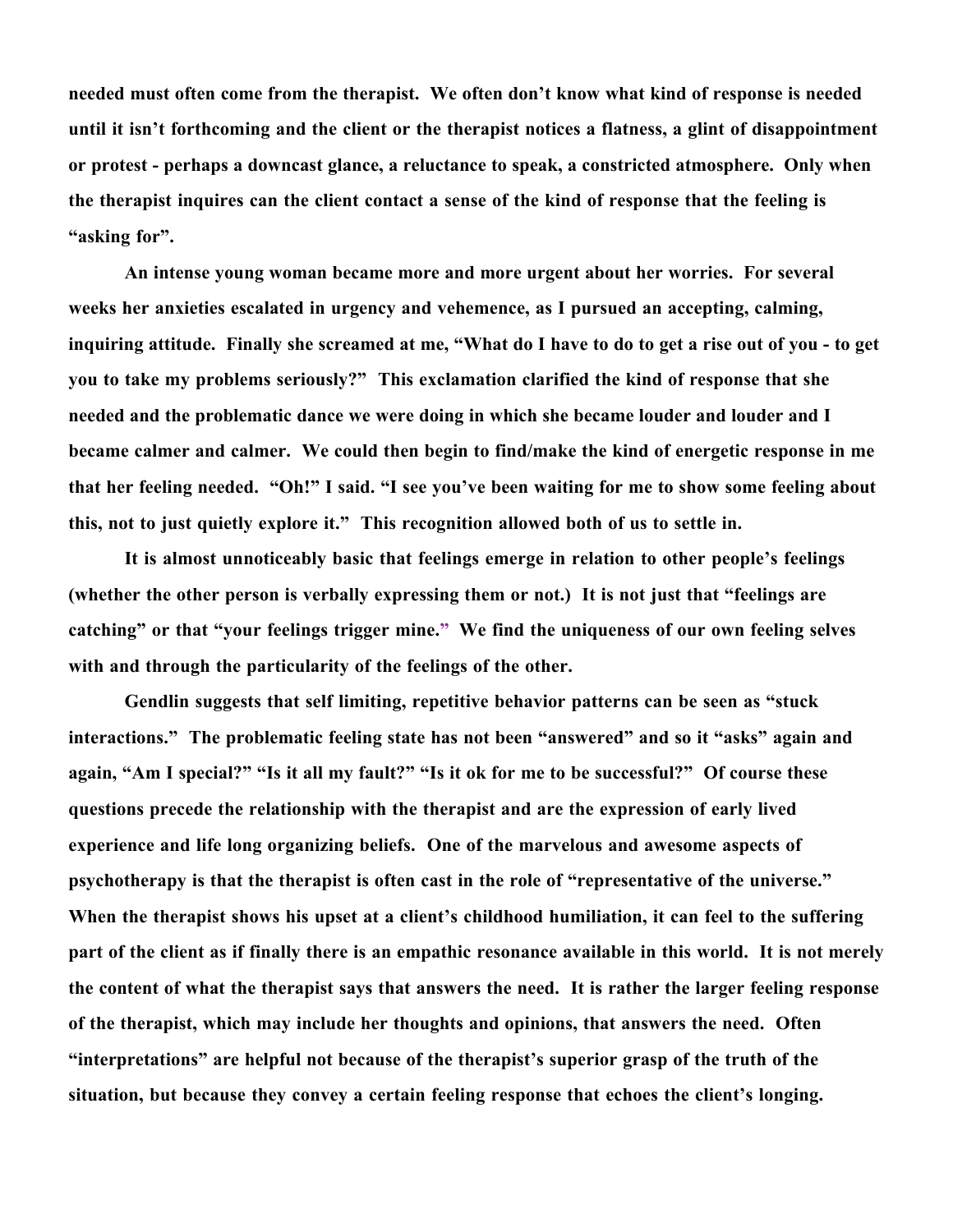### THE "SPEAKING FROM" EXPERIENCE

With this broadened view of feelings, we can go back to the issue of speaking *from* them. Knowing that feelings are always already *with* and *toward* the other, we can glimpse the incredibly complex interactive dance that generates and informs our self states and life situations. The dance is always going on whether the feelings are fully in the room or not. Even when one is totally out of touch with the bodily incipient feeling state, it is informing this dance.

 Often people seek therapy because they don't have access to a living, breathing, mutually informing connection between their feelings and their situations. Their lives seem to just happen to them. They feel mystified by the reactions that other people have towards them. For example, my new client Emmy begins by saying "My relationships never seem to work out. It happens over and over so it must have something to do with me, but I don't really know what it is. I've been told that I'm too controlling and it must be true, although I don't know what that means." Emmy's thoughts about her difficulty are centered in what "must be true," not in the conviction of her felt truth. Yet I can pick up the emotional atmosphere of the problem in her tone and body language as well as in the words she uses. This mood seems to include something like bewilderment, shame, helplessness and banishment. As a focusing informed therapist, I have my feelers out for this *more* of the communication and am ready to use my own visceral sense to point toward her felt sense of the moment. I am also aware of what this feeling seems to call for from me and some of what it calls up in me. Is Emmy worried that *I* will also find her controlling? Is she hoping that she will at last, find an ally who will defend her? I half notice a tension - perhaps it is a slight feeling of suspicious cautiousness in the room, as if there was some barrier between us - like something in the way of feeling all there. While I am listening to her, I am also wondering about this feeling. "Perhaps I am sensitive to issues of control and in some way I dread the requirements that this relationship could place on me." My tone, body language, pace and so forth are informed by more strands of relational information than can be articulated. Much of my responding remains in the implicit realm. So without her awareness, the feeling dimension is influencing her communication and without full awareness I am responding and contributing to her feeling sense. Is this speaking *from* our feelings? No *it* hasn't happened yet. The implicit realm is always informing the interaction, but we haven't touched into it yet. I want us to be able to enter this realm - to speak from the inside about what is there. I stay as close to my felt sense of her experience as I can because I know that empathic attunement is the perfect tool for entering the implicit.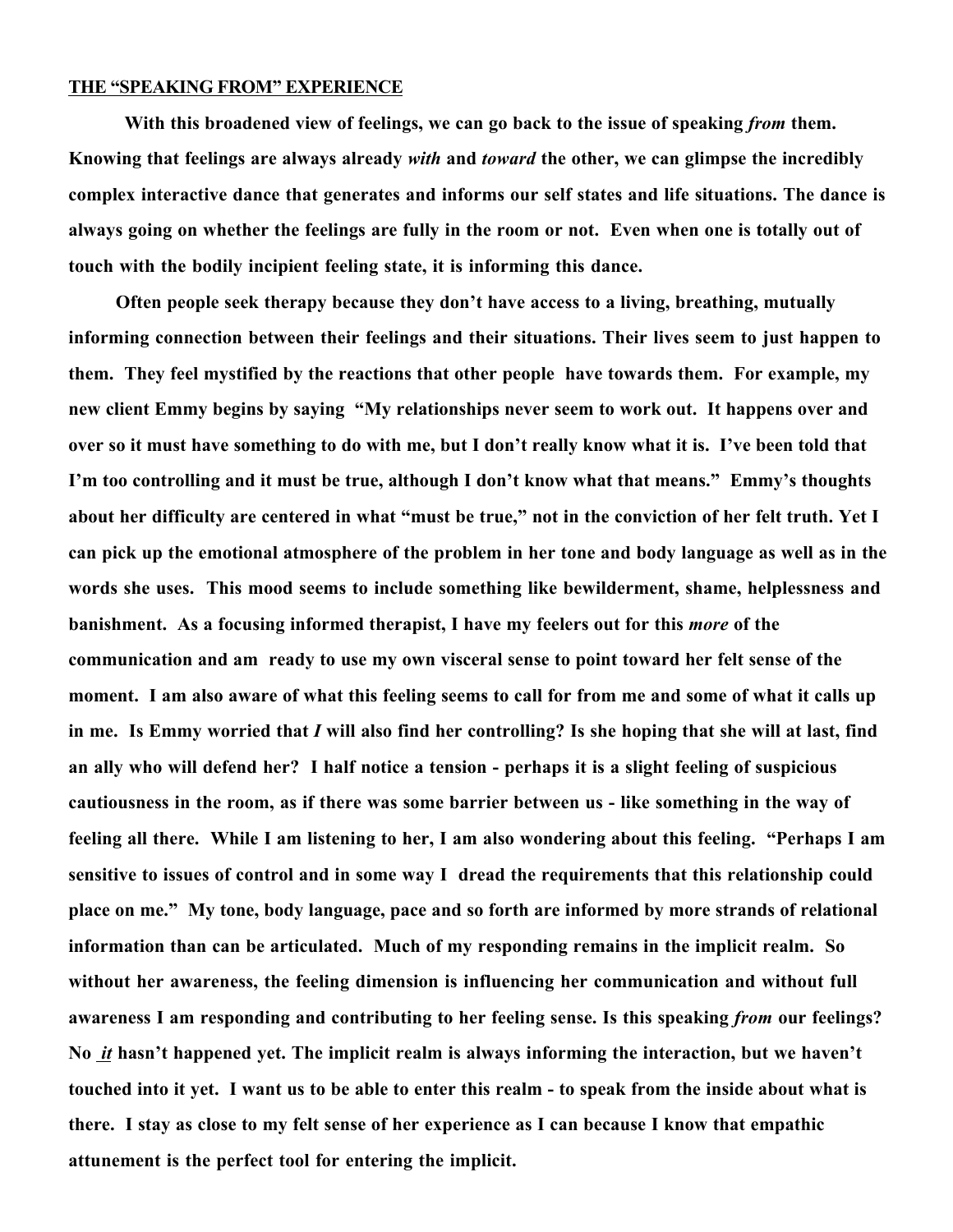Later in the session, Emmy tells me she is never at ease with people. I become alert to her tone - an almost imperceptible feeling that *it* is about to come. I probably show this alertness in ways I am not aware of like shifting in my seat, or taking a breath, or making more intense contact with my eyes. As she says this she sort of curls into herself, and I feel the tension more clearly. Now it has become a "precariousness" as if we are perched on the edge of a cliff. I say softly, "no ease - I guess especially not now with a totally new person." She looks up and says hesitantly, "This is very hard for me." There is a silence in which we both seem to be just *with* that hardness - letting it hang in the air. She then looks up and says " Actually, I feel like I've been pushed under the water and I can't breathe. I'm sitting here calmly and I'm panicking and trying to scream. But when I open my mouth of course the water floods in." She stops abruptly, "I'm sorry," she says sharply, "this is crazy talk." There is now a new presence. The feeling level has entered the conversation. I recognize it in the stirring in my body. I recognize it also in the fresh often poetic uniqueness of its language, its non linear kind of logic, its own particular perspective. What Emmy referred to as "crazy talk."

 The *speaking from* experience is subtle and hard to define, but it is often quite unmistakable. It is as if, suddenly, sometimes unexpectedly, this feeling level peeks out through and between the words, or overflows the cup of content. Sometimes it enters as a surprise without warning but often it needs to be coaxed like my cat Romeow who comes indirectly in his own sweet time after a place has been made for him on the bed, and he has been noticed, meowed to repeatedly, patiently awaited and welcomed. It takes persistence to engage him - he usually looks away, pretends not to hear me, walks around and finally jumps into the place I have made for him with a responding meow. So this befindlichkeit level often requires recognition, welcome, acceptance, appreciation, and persistent pursuit. The uniqueness and transforming power of psychotherapy lies chiefly in the validation and engagement of this level - the earned expectation that through trial and error, rupture and repair, and practiced teamwork, feelings can safely emerge and be attended to.

The presence of this feeling level turns a disembodied "figuring out" interaction, or an unreflective repetitive, emotional outburst into a moving forward, connected and connecting experiencing process. It turns a flat, intellectual conversation into a fully engaged dialogue.

A focusing orientation provides a continued awareness of the proximity of this feeling level. Like an invisible string it fastens the therapist's attention to this felt sense dimension. The practice of staying focused on the moment-to-moment detail of experience acts as a center of gravity in the twists and turns of the therapeutic dance. It is this central position - this entreating,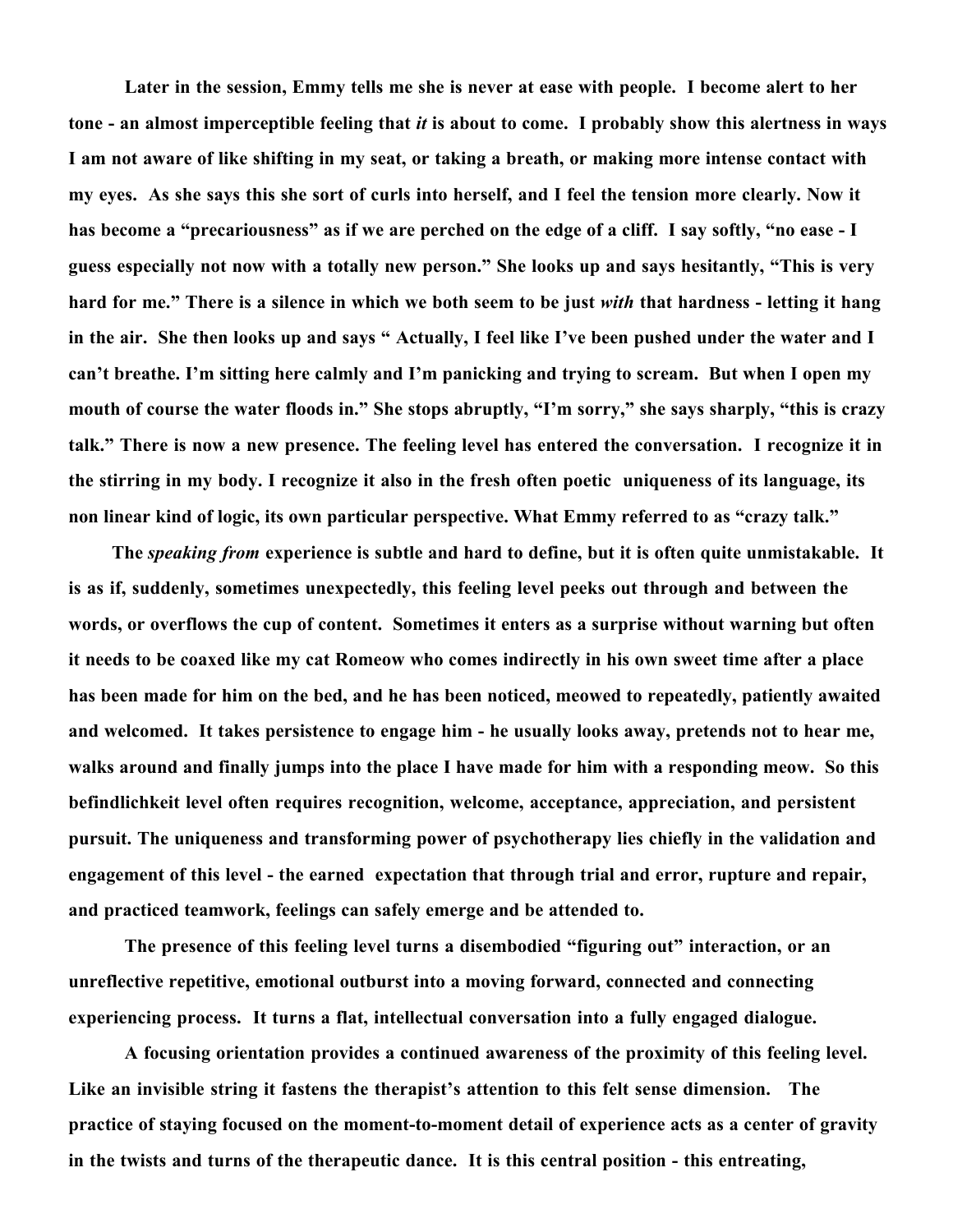treasuring, courting, waiting for, pointing to, recognizing, being enchanted by, believing in, anticipating, respecting, poetizing, always remembering and pursuing which calls forth the "speaking from."

# HOW DOES A RELATIONAL FOCUSING ORIENTED PSYCHOTHERAPY WORK? WHAT IS THE THERAPY BOND MADE OF?

My life as a long time psychotherapist, client/patient, teacher and supervisor is involved on a daily basis with the workings of the therapy relationship. Yet whenever I stop to try to articulate its essential nature I am caught up short, always amazed and tongue tied. How can it be that spending an hour or two each week with someone, listening, responding, being with and being for that one, has the potential to grow the kind of togetherness that can provide life saving and transforming interaction? I have come to the conclusion that as with other "miracles," it is always more than we can say and yet what each of us can say is concretely helpful.

# 1. It is a *REAL* - Larger than Life- "selfobject" Relationship

.

My client Jane reproached me, blurting out with vehement outrage, "You aren't a *real* friend who would call me just to see how I am doing, who would make me soup, or invite me over to eat popcorn and watch a video with you. You are a paid helper! Why should I expect you to *really care*  about my loneliness? We don't have a real relationship!"

Something in me wanted to defend myself and our therapy relationship from what felt like an attack. It wanted to say something like, "Of course this is *real.* I have *real* feelings for you and I am a *real* person here. But it's a different kind of *real*. Not real as in a strand woven into the fabric of daily life, but brimming with the reality of a heightened awareness of our authentic feeling selves in the present moment." But this defensive voice was having trouble explaining this strange "superreal" even to myself. I didn't verbalize these thoughts to my client, because I wanted to enter into the sphere of that larger reality where the truth of her feelings could lead us forward, where contradictions lead to new intricacies, where new life is always waiting for the empathic resonance it needs to enter awareness. I shifted my attention to this larger *real* - to the message of her accusation in order to carry it further. I took a stab at the crux of the message with a statement like, "You are feeling so alone and friendless and my way of being with you is not only vastly inadequate, but also seems somehow false." Or "You need me in your real daily life where I can be of some good to your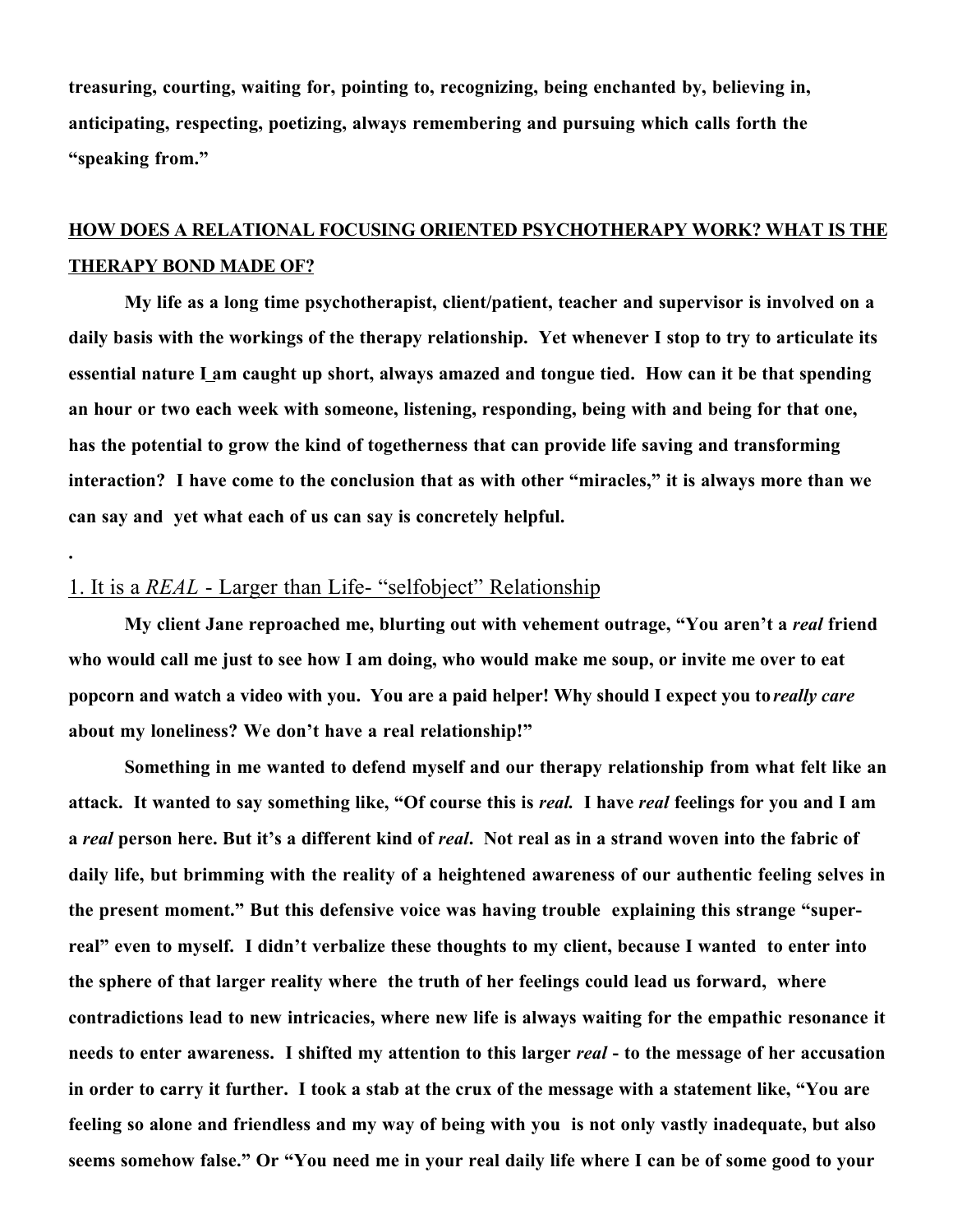loneliness." As I pursued the felt sense of her experience of me, I paid close attention to what Gendlin has referred to as "fire engine words": "paid helper," "really care." I hoped that from this "deeper real" the client's feeling sense could begin to have a companion who does care about its "reality." In this larger than life reality, my client can protest a lifetime of exclusion and neglect and be heard. I am not only my unique, individual ordinary me (the one whose limitations are in the foreground), I am a *witness* - one who sees the reality of what the inner self is up against.

I am a *representative* of "the other", "the universe," "the old parent" or "a new parent," the "friend."( What I am describing here is a contemporary way of talking about *transference* - without the limiting connotation of "distorting" the present with the past.) It is most important for this larger me to be genuinely interested in the feelings and the story of the feelings - to be on the side of the feelings, even when they are protesting against me. I am a witness, and it is important for me to be emotionally responsive and present as both my small self and my large self - the representative self.

Kohut spoke about this larger than life nature of therapy as what he called *selfobject transference*. His idea of the selfobject was quite radical at the time he developed it (in the seventies). His odd term refers to the experience of the kind of connectedness in which ones sense of self and sense of the other's feelings toward that self are inseparable. The reactions and responses of these others have the power to bring one alive and form a context in which one feels empowered and whole. And sometimes the smallest disconnect or misunderstanding with these vitally needed others can result in a sense of depletion and enfeeblement. Selfobject relationships are experienced as part of one's own inner self. These empathic connections are emotional nutrients providing self esteem, well-being and the sense of self cohesion. Kohut said that they are "as important to psychological life as oxygen is to biological life." They are our lifeline from birth to death. In the charming old film "A Member of the Wedding", the heroine, Frankie, a little girl of about twelve describes this experience as "the we of me." The stuff of selfobject relatedness is empathic attunement - the feeling of being *deeply* understood. Kohut was not talking about mere intellectual understanding, but the feeling grasp of the underneath layers of experience. He said that a therapist must be free to respond with"deeply reverberating understanding and resonant emotionality" to be available for this kind of bond.

# 2. It is the *Doing* in the Saying that is Mutative.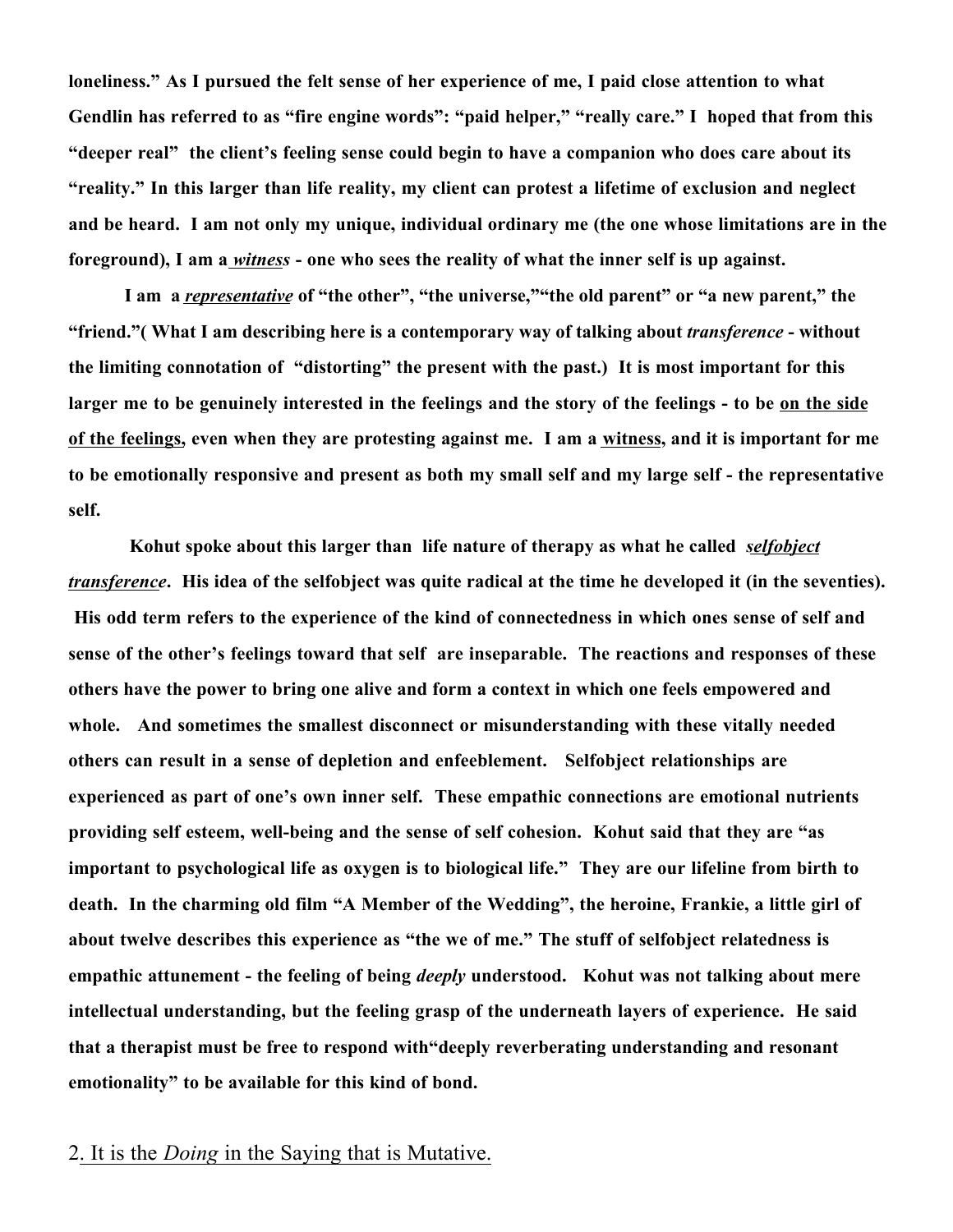We have been saying that therapy is not just a talking about, but a living out, or living further. It is the creation of new relational experience infused with new possibilities - new expectations of self and other. Gendlin uses the example of a client complaining "Nobody understands me Nobody listens to me!" If the therapist says, "But don't I listen to you and understand you?" then the therapy experience becomes reiteration of the client's negative view, because the client has just said that *"nobody understands."* If, on the other hand, the therapist responds with something like: "There's no understanding or real listening, not even here with me," then the actual interaction holds some new experience. If a timid, self effacing patient is being told by her therapist "Be assertive! Stand up for yourself!"- then the interaction is the same old pattern of the client being put in her place and told what to do. If, on the other hand, the therapist shows genuine interest in the nearly hidden hints in what the client does assert, the doing is a new relational being. What will come from the uniqueness of this particular client, the doing is a new relational being.

My supervisee, George, feels stuck and annoyed with his depressed patient Bob who is constantly berating himself and lamenting, "I am such a jerk! I can't do anything right! I can't even take care of myself. I know you just want to get rid of me. Nobody can stand me." George feels sucked into a terrible spiral - a world of self contempt and helplessness. He finds himself angrily protesting "You have to be nicer to yourself. Stop beating yourself up!" He keeps wanting to say "It's not so bad". These sessions often end up with George recommending relaxation techniques, meditation, and focusing books to read. As George talked about how he feels during these tirades, he allowed his feeling sense to take shape, to speak, and be heard. He recognized that he feels blamed in these moments like when he was a child and his alcoholic father turned his drunken self loathing onto George and George felt helpless about changing the situation or even defending himself. As we unfolded George's experience, there was more room to look at the dance between George and Bob. We wondered if when George tells Bob to be nicer to himself, he is becoming one more voice of criticism. When he makes suggestions out of desperation, perhaps Bob experiences it as being "sent away?" What can be helpful here for both of you?" I ask, in a focusing kind of way. George knows how to "ask inside" and listen to the nuance of thoughts and feelings that arise. He looks up, brightens and says he feels "back on track"

The giving of advice can function as many different kinds of doing. At times, it is facilitating a selfobject experience for someone who needs to feel guided (an idealization need). It is helpful in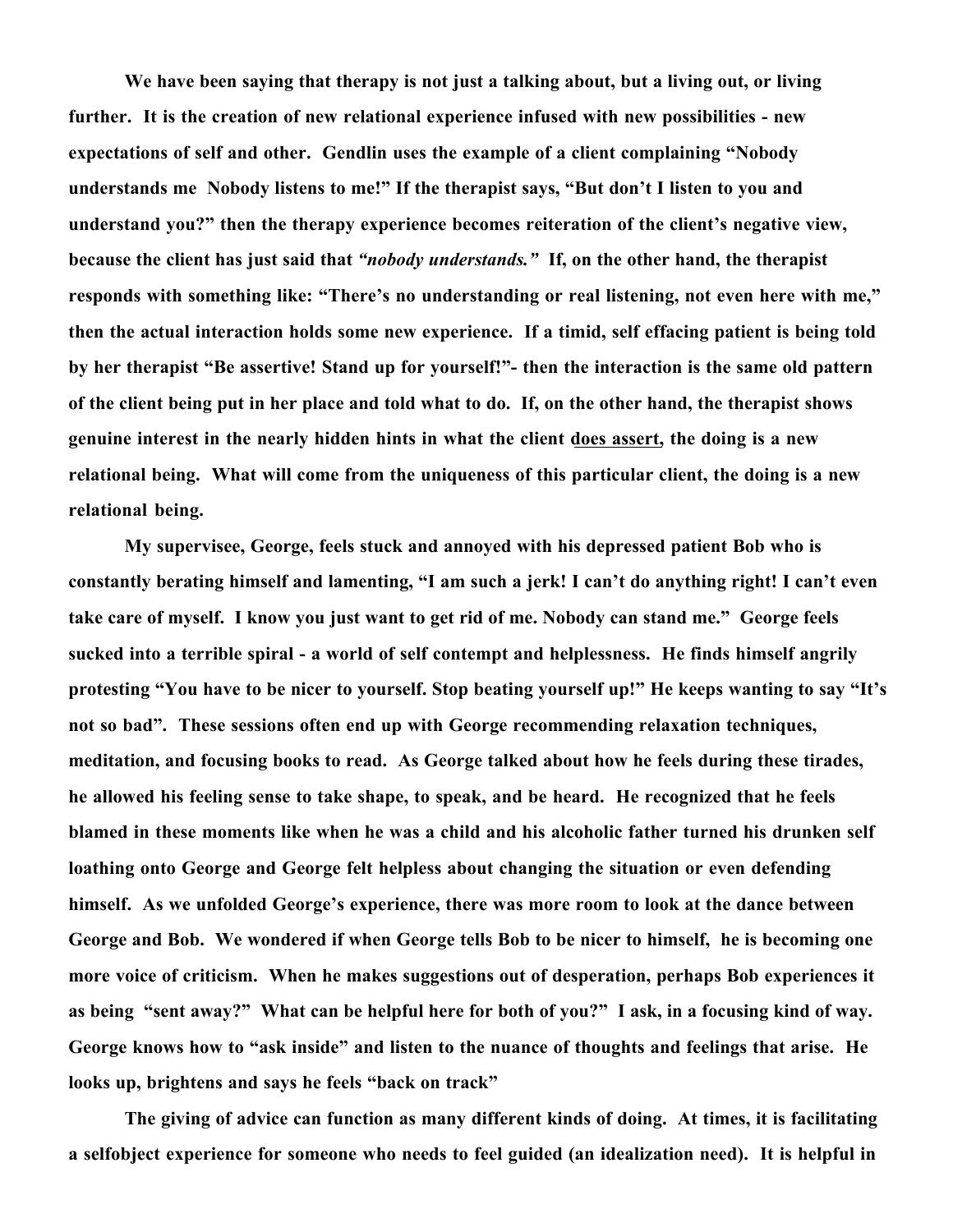these instances for the therapist not to become invested in the advice itself, but to pay careful attention to the "doing" which is the gesture of *offering,* and how that gesture is being taken in by the client.

In situations where a client is overwhelmed and chaotic, the therapist may be inclined to give advice in order to clean up the overwhelming mess. My supervisee Jim, for example, felt compelled to continually give advice in order to extricate the dyad from the feeling sense of chaotic fragmentation. In supervision he began to recognize that the more he cleaned up his patients' mess - ordering the pieces - an even bigger mess would appear. He discovered that instead of working to clear away the client's clutter of decisions that couldn't be made, appointments that couldn't be kept, bills that couldn't be paid, it might be more helpful for him to *take in* the *feeling sense of chaos.* Perhaps he was being called upon to tolerate the mess in order to deeply understand and partner with his client. In a process of listening to, making space for, and bearing these feelings, a new path might be opened up.

## 3. Making an Us

## THERE IS ALWAYS AN US

The message of this paper is that there is always an us. There cannot be an" I" without an "us". Why then, do we have to "make one"? What does it mean to make one? By "making an us," I am referring to both the process of cultivating an awareness of the detail of the "us"(the felt sense of the intersubjective field) and the work of enriching, developing and explicating the partnership.

Making an "us" is the same sort of therapeutic movement as "pointing" to the feeling sense level that we do in "making a something" in focusing. It is a highlighting of this particular implicit dimension that "lifts it out" of the whole vast web of experience and invites it into awareness. As we stand on the unclear edge of the ocean of "us-ness", and sense into the "intersubjective field," what comes is newly constituted relational truth. And even if it's a problematic truth, it brings "opening", "give", "freedom", and "groundedness." As the sense of the "us" gets thicker, more complex, more meaningful and precise, the individuals become more their unique, particular selves.

We have all had the experience of someone in a couple or a group taking the risk of putting their own personal, unexpected perhaps, "out of the box" "I" feeling, into words. The authenticity of expression shoots through the interaction, sparking feeling reactions, associations, and further movements - instantly making a new living space and new individuals. In order for this transformed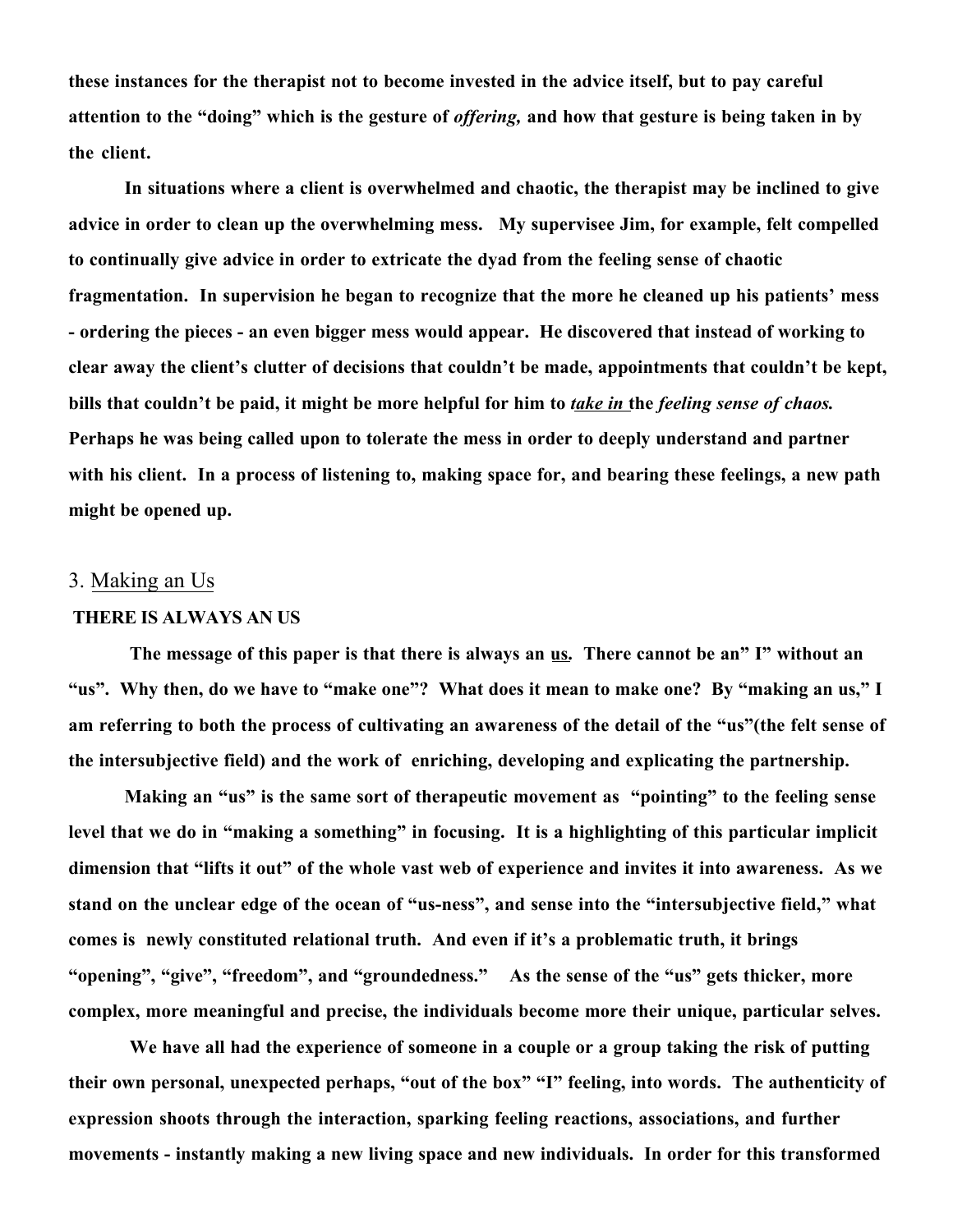space to be safe and alive with possibilities, the dyad or group must be able to take in, and make a place for the new feeling sense - to meet it openly - as Winnicott says "without retaliating or collapsing." Notice how the "us" is enriched by the personal expression of an "I" statement. Although the therapist's voice, whether articulated in words or not, is always an integral part of the "us," the heartfelt personal expressions of the therapist have special power. I like the way Gendlin puts it: "Most powerful...is a real other person! Who is himself another dimension along which the client's incipient reactions are carried further into lived out interaction with an environment." There is much to explore about the importance and intricacies of the personal self expression of the therapist which I have referred to elsewhere as "expressive relating." (I will say more about this in my sequel to this paper "Making a Relationship with the Client's Client").

# CULTIVATING AN AWARENESS OF THE "US"

As a New Yorker I take for granted a bodily awareness of the presence of other people on a dark street at night. Their number, distance, speed and even mood are subliminally in my consciousness no matter what else I may be doing. As a focusing informed therapist I am aware, no matter what else I may be doing, of the felt sense level and how it is informing the therapeutic moment. As a relational therapist I have a visceral awareness of the micro movements of relational interaction, whatever else I may be doing.

The sense of the "us" is vital dimension along which experiencing occurs and we humans are subliminally aware of more strands of relational information than could ever be said or even thought. Somewhere we register, for example, the imperceptible shrinking away, or breath of release, or slight tone of disappointment in the other, as well as our own tinge of defensiveness, pleasure, concern, anxiety. As a relational therapist, I want to cultivate the accessability of this felt sense of the interaction. I want to "feel in my bones" the micro movements of the partnership in its striving to connect, to grow and to be free. Like the childhood game in which we looked for a hidden object and were guided with prompts like "You are getting warmer", or "You are getting colder," I rely on my sense of how hot - close to the palpable experience - we are at any given moment. When I have the impulse to say something to my client and I don't know if it will be helpful or distracting or even hurtful, I can sense into this "hotter" or "colder" access to find guidance. When I do say what is on my mind, my close attention to the reaction of my client includes tuning in to the "usness" living in me.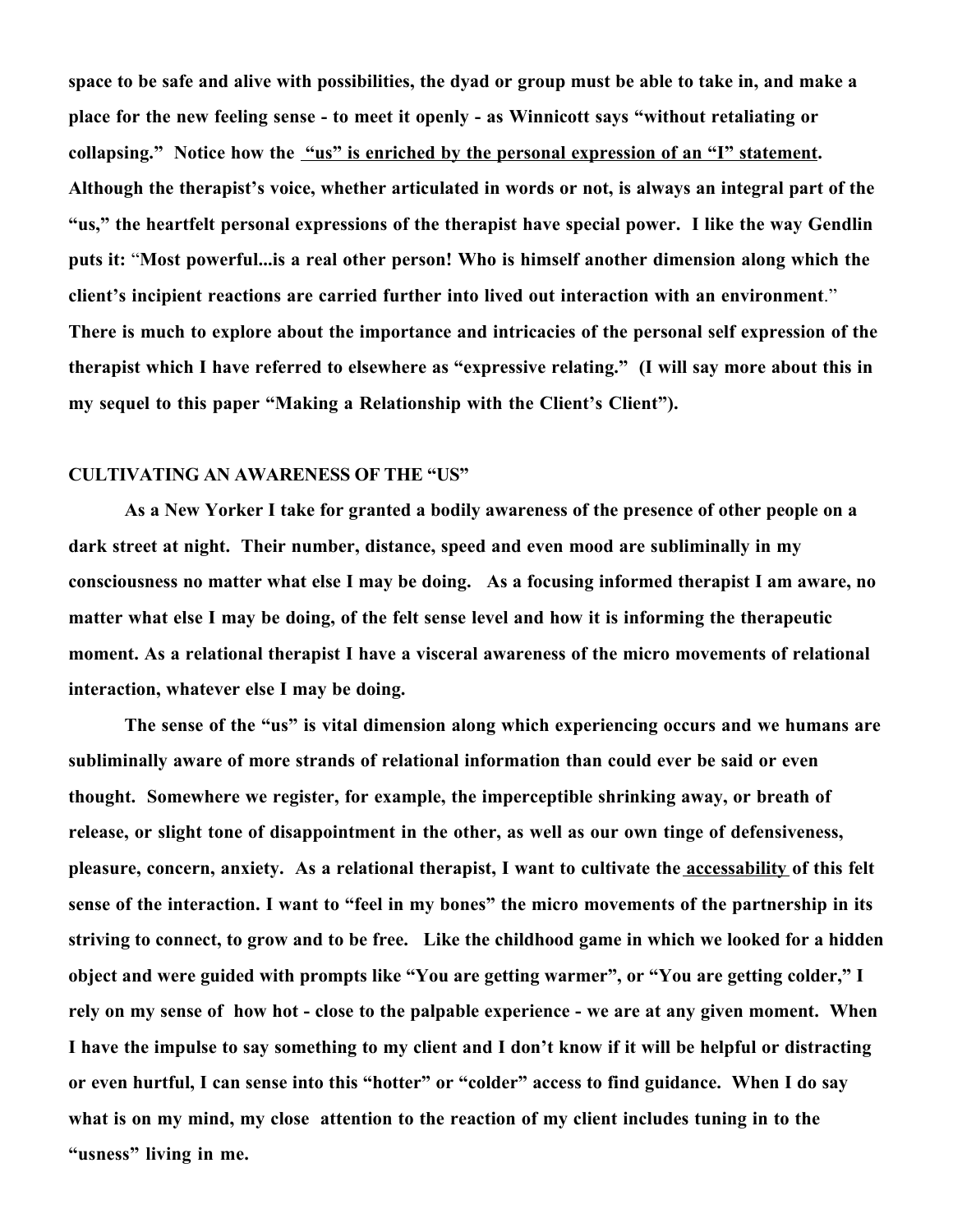# MAKING THE "US" EXPLICIT

As therapists, we always want to come from a position of partner and accompanier, although sometimes it is better to leave the workings of the partnership implicit (especially when issues such as separateness and independence are in the foreground.) At these times it can be more helpful to focus verbally only on the client. We can usually "feel" the importance at these times, of letting the client fill the stage of the therapy session with undistracted attention to himself. The explication of the "us" can be powerfully helpful, on the other hand, when the client needs to feel a sense of secure belonging, or when relational needs and struggles are in the foreground. Sometimes what is most needed is the experience of the shared project of healing and growing the client's unfolding inner self.

In my early twenties, I first went to see a therapist - a young man assigned to work with me from my neighborhood clinic. He introduced himself by saying "I will be your new therapist. "I remember my wonder and secret forbidden delight that I didn't have to be responsible for myself, all by myself anymore. Here was this "other"- an unskilled but warm person - who was also responsible for me. I had a feeling that there was someone else whose job it was to take me on, to engage, to care for that problematic self that I didn't know what to do with. That message was by far what was most useful about my therapy experience then.

The "us" can be explicated in very simple ways with the use of "we" statements. "We need to find...We don't yet know...Perhaps we need to go gently there...We seem to run into trouble when..." Acknowledging that "we're in it together" is sometimes exactly what is required to move the process forward. For example, my new client, Jill, spoke for several sessions in a rapid and detached way about feeling isolated and alone. Then after taking the risk of approaching a man she found attractive at a party and being rebuffed, she came to her session in brokenhearted tears. She berated herself for being"fat," "ugly," and "unappealing." "People just don't like me," she cried. I pulled myself back from an urge to reassure her, tried to attend to her experience just as it was. I wanted to make a little space between her and her feelings by "making a something." I said,"This part, that took a big risk feels squashed down and like it's all your fault." "There is something that says there must be something wrong with you!" Although this approach is often helpful in pointing to the feeling level as a "part" and not the whole picture, it didn't help this time. Jill felt misunderstood and said I was minimizing the severity of the situation. I began to more deeply appreciate how alone she felt and said, "This feels like some bottom line of 'who you are' and *it* must be reckoned with.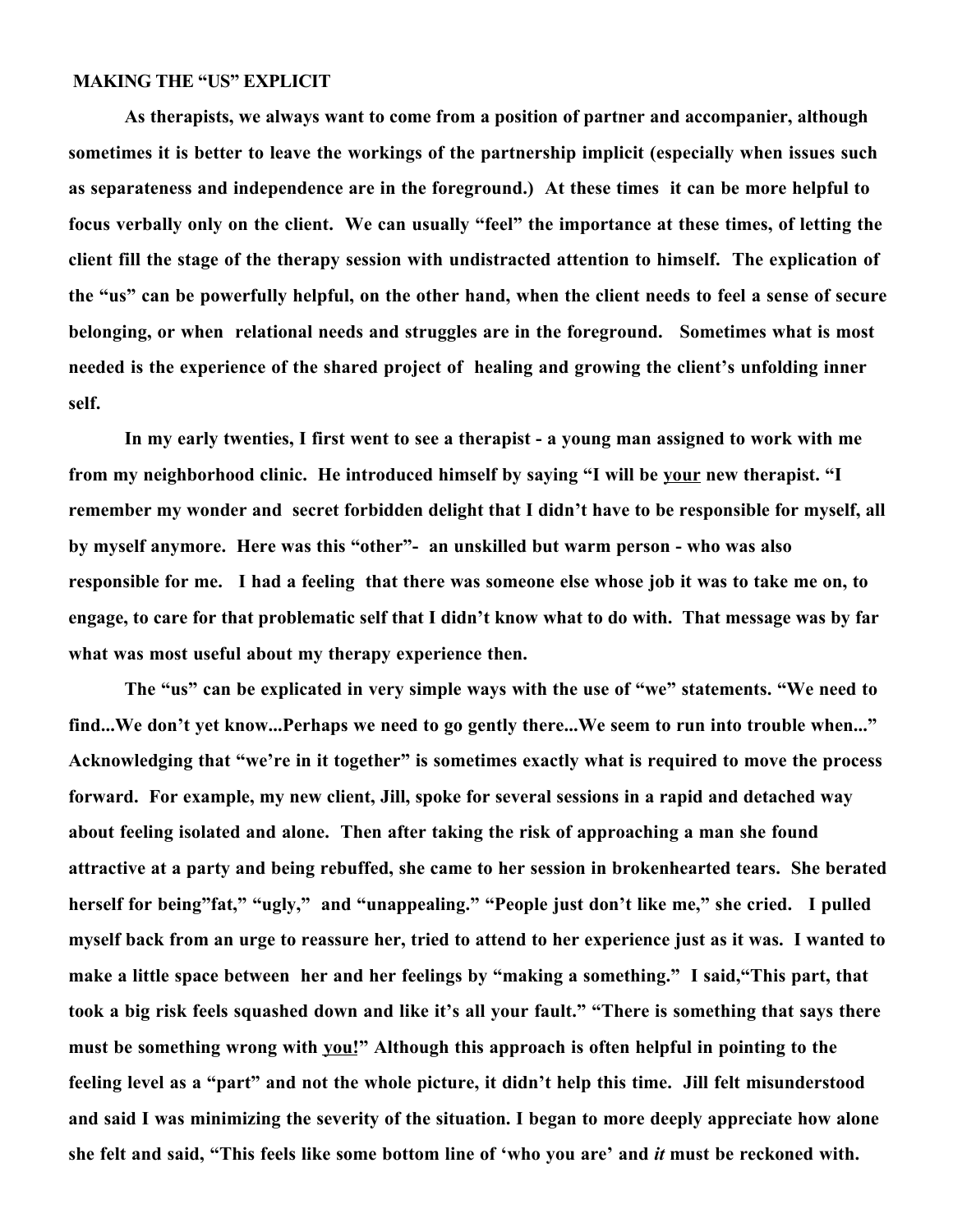We have to work hard to understand all the strands of this and not leave anything out." The promise of a team to work on it brought visible relief, and enabled us to get some breathing room.

It can be particularly helpful to make "we" statements when there is conflict or impasse. Gendlin comments that he is apt to bang his fists together as a gesture to the client saying, "We are like this right now." This gesture acknowledges the adversarial feeling and his participation in it. It gives the message that oppositional interaction is not to be avoided - he can bear the struggle and wants to work with it.

# LOOKING CLOSELY AT THE "US" THROUGH THE LENS OF INTERSUBJECTIVE SYSTEMS THEORY.

 Robert Stolorow and his colleagues offer a systems perspective in which we are asked to look at the therapy process through the lens of mutual influence. This gives the implicit experience of the field a central position. According to this perspective, therapy takes place on the playing field of what the patient brings and what the therapist brings to the interaction. The therapist and client make an "indissoluble unity." Of course, the intersubjective field is vastly larger than just two people. It is nested in systems and subsystems that include families, communities, heritages, cultures, histories, etc. But looking at the particular strands of how the client and therapist "cross" or "intersect" can be powerfully helpful especially when the therapeutic dyad is in trouble. Instead of looking at what's wrong with the patient, we are encouraged to focus on the field, which also includes the therapist's contribution to the difficulty. The pivotal movement here requires self reflexivity on the part of the therapist. A therapist can dip into her own implicit experience of the interaction and find new pathways to open up the exchange. This view emphasizes that although the nature of the relationship is asymmetrical, it is always mutual - both partners are contributing to the dance.

One way I have introduced this theory in my classes has been to ask students to pick cards on which are written what Stolorow calls "organizing principles," and Donna Orange refers to as "emotional convictions." These terms refer to deep seated nonconscious relational fears and expectations. On a recent occasion I invited two students to volunteer to play therapist and client. Mary, the therapist, turned her card over and read, "I feel that anger is destructive and I must avoid it whenever possible." The patient Dan's card read, "I need to get to all the feelings underneath the feelings." I then asked the class to imagine what issues might arise in this relationship. "What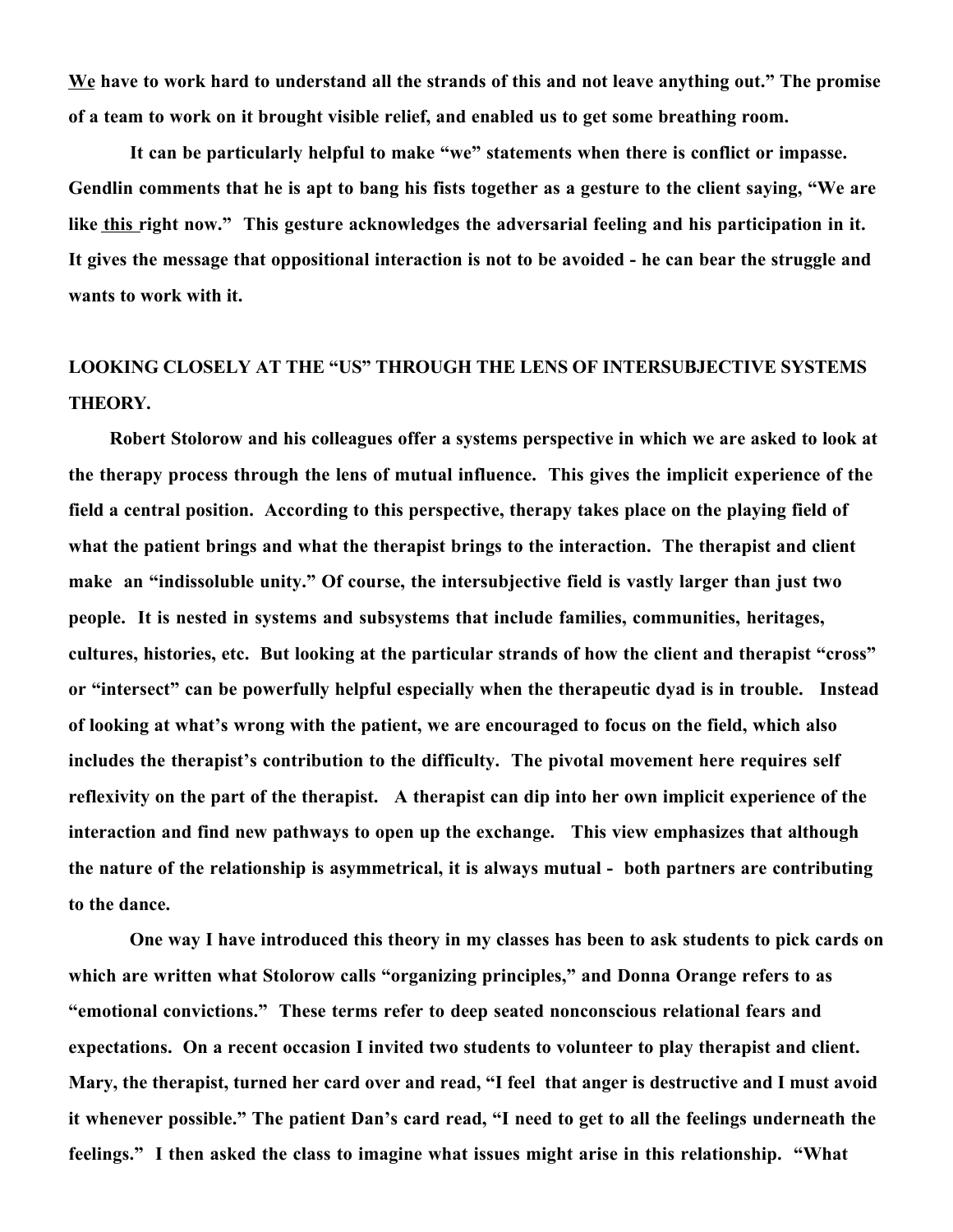might be the challenges of this dyad?" They speculated that perhaps the therapist might side-step angry feelings and the patient might feel that the negative underneath feelings are not welcome.

After Mary became comfortable with this game, she confided to the class that she herself felt anxious about the emergence of anger in her work. She flashed on a patient whose brother had committed suicide. The therapy with this client had gone well while the feelings of mourning centered around sadness and loss. But when the patient began to feel angry at his brother, Mary became anxious. Just that morning he had ended his therapy session by saying that he was thinking of stopping - that he felt therapy wasn't helping him anymore. Mary came to class feeling troubled and bewildered about what had gone wrong. As a result of the class discussion something seemed to click into place for her. She felt enlivened as she glimpsed a new aspect of what might be going on between her and her client. She realized that perhaps she had subtly dissuaded him from bringing his angry feelings to her. "How does this help her?" another student asked. She is still going to have trouble dealing with her client's anger. "It has already helped me," Mary said. "I feel less confused and helpless. This larger way of looking at it has shifted something inside me. I am imagining that I can ask my client if he is experiencing me as discouraging his angry feelings. It seems possible now to have a different kind of conversation about it."

An intersubjective sensibility infuses therapeutic exploration with an attitude of openness and emotional availability. It promises that a sustained heartfelt curiosity about all the ingredients of relatedness will lead to new openings.

# 4. Theory is a needed *Mother* in the process

Even when we have not clearly articulated our theoretical frameworks, or perhaps even when we pride ourselves in not being "theoretical," theory is always present. Theory is an unavoidable ingredient of the intersubjective field. When it is explicated and used experientially, it can be a wonderfully helpful map, orienting us, and showing us good places to dig for treasure.

My supervisee, Sally, was troubled about her feelings toward her client Sue. She confided to me that she finds herself "backing up", wanting to "pull away" from Sue's urgent entreaties to be cared about and *really* helped. She then feels guilty and inadequate about her feeling response and sometimes tries to make up for it by being "extra empathic." She told me that Sue laments her life as the child of a holocaust survivor, "always having to be the grownup - the one who holds things together." There was no room for her needs in a family exploding with unspoken grief and anxiety.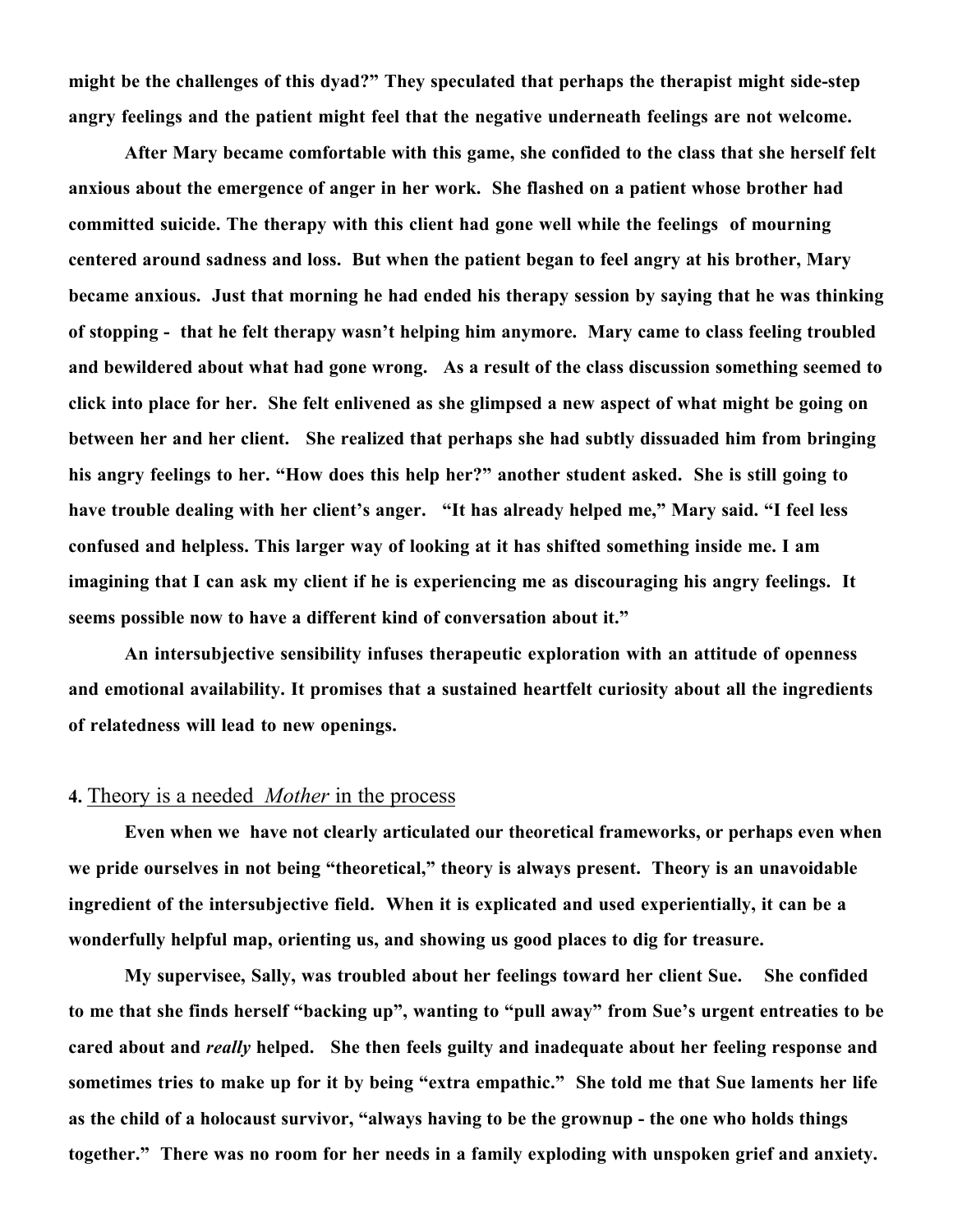"I just can't do it anymore," she tells Sally. "I need someone to take care of me! It seemed to Sally that Sue was handling her life quite well, but now in therapy her need to have someone parent her to make up for all the generations of trauma - was escalating to the boiling point. In every session she seemed to be threatening to fall apart before Sally's very eyes. "Maybe I'm not the right therapist for her," Sally said, looking at me pleadingly as if to ask my permission to get out from under the tension of this frightening burden."

Sally's fear, helplessness, shame and mounting resentment were palpable. Such feeling states are of course quite familiar to me in my own work, I was aware of a heaviness in my body - the sense of layers of profound tragedy and pain which Sue's situation brought with it for me. I said to Sally, "Let me see if my theoretical understandings can be helpful here. You are fully in it with her - feeling the intensity of her need to have a mother at last - to finally have room for the burdened child to grow. Sally said thoughtfully, "Yes it isn't only that Sue wants to be helped, she wants someone else to pick up the whole package!" "Yes, I see that," I said emphatically, " and of course you can't make up for all that deprivation." After a pause I added, "But you can rely on the theoretical idea, that you, being really there, feeling her and feeling with her can be a "holding environment" or a "selfobject experience" - a larger than life, healing bond. In this way an hour a week can provide what was lacking for a life time. So you can know that *you* don't have to take on being the mother she never had. The theory can be the mother for both of you. Theory can lead you to a place where you can sense this healing process really happening." Sally listened quietly and I asked her to sense how my theoretical story had impacted her. She said after a few moments that she felt much calmer and strangely more secure even though I hadn't said anything new to her. She said something was soothed as I spoke. Even though the story didn't change anything, she felt more able to be with and for her client. She felt more confident that a healing bond could take place.

How does theory do this? How does it act as a *holding environment (*Winnicott's term ) and a *selfobject experience (*Kohut's term) for a therapist and a client? Ideas - frameworks - theories, carry their own worlds with them and if they are potent ones, can carry us along to new places and help us to experience the places we are in, differently. I remember in college how my friends and I earnestly sought "an idea for which to live or die." Ideas have changed the word again and again and can change our own personal world in an instant. The instant of grasping a new idea, or it taking hold of us, "switches on" as it were, a new channel inside of us. We see new meanings in our situation and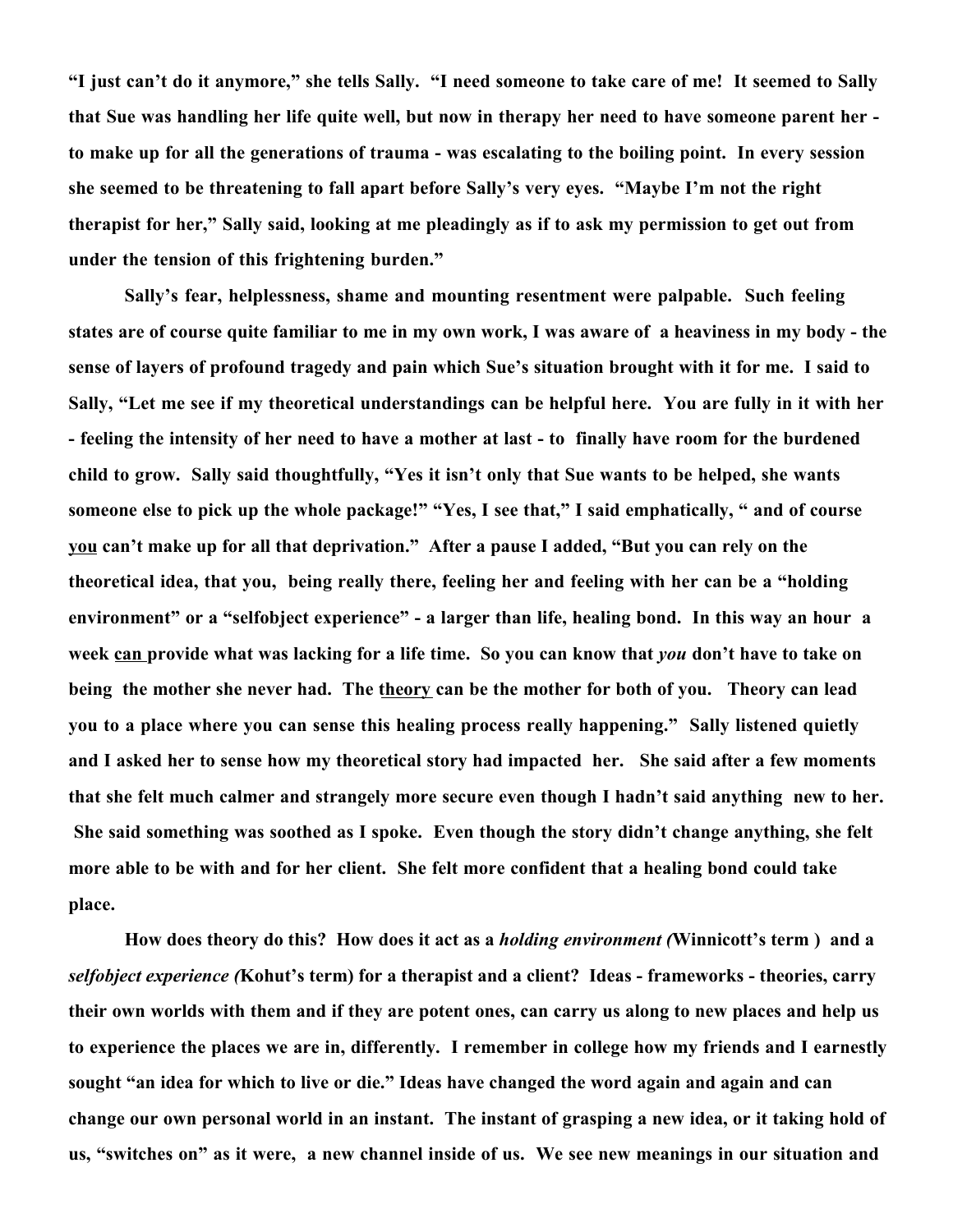find doors that were previously not there.

Ideas of course also have great destructive power. Theories can imprison us and lead us far astray. I remember as a young therapist being told that I shouldn't work with my fragile client's rich frightening dreams or "go too deep" because she was said to be "borderline" and "manipulative"and I was in danger of "fostering dependency" and perhaps would bring on a "malevolent regression." I felt the *wrongness* of this theory, but even so it made me constricted and self conscious and the juice of our therapy relationship dried up.

When I refer to the *wrongness* of the theoretical ideas that dried up my work with my client, how can I say they are wrong? Do I have some inside scoop on the rightness and wrongness of psychological theories? I have learned from the philosophy of the implicit, a very helpful principle: What it is = how it functions. A *true* or *right* theory is one that functions as a good mother. We know it by its fruits. My definition of a *poor* theory is one that doesn't change anything, and a *wrong* theory is one that narrows the space, disempowering and constricting us. A theory may be right with one client at one moment and wrong with another one. Using this principle we can make good use of many theoretical ideas - even contradictory ones.

The *rightnes*s or *trueness* of a theory brings with it an unmistakable sense of *give - movement loosening* up of constriction. It frees us up inside. I think of the famous saying of Jesus. "You shall know the truth and the truth shall make you free." I grew up thinking that this meant that when you find the right theory - the right interpretation - then you will be set free. Now I understand it as "you will recognize something as "truth" in that it sets you free." This theoretical freedom and sense of opening, lightening, deepening, and movement, is like the experience we have in focusing when we find the *right* word or image to carry a felt sense forward

## **CONCLUSION**

Miracles? Isn't this language a bit extreme? Yes it is, but aren't we in the business of miracles? As therapists, we go to work each day prepared to engage not only with the satisfying experience of facilitating developmental steps, but also with the awesome task of participating with whatever suffering, brokenness, and trauma is presented to us. Is this not because we believe, that no matter what has gone wrong, how dark the road, how desolate the lived experience, people have the ability to heal, to change and grow? And even more surprising, that we, therapists, can meaningfully participate in this renewal?

Perhaps my two miracles are subsumed under the even larger wonder of what it means to be